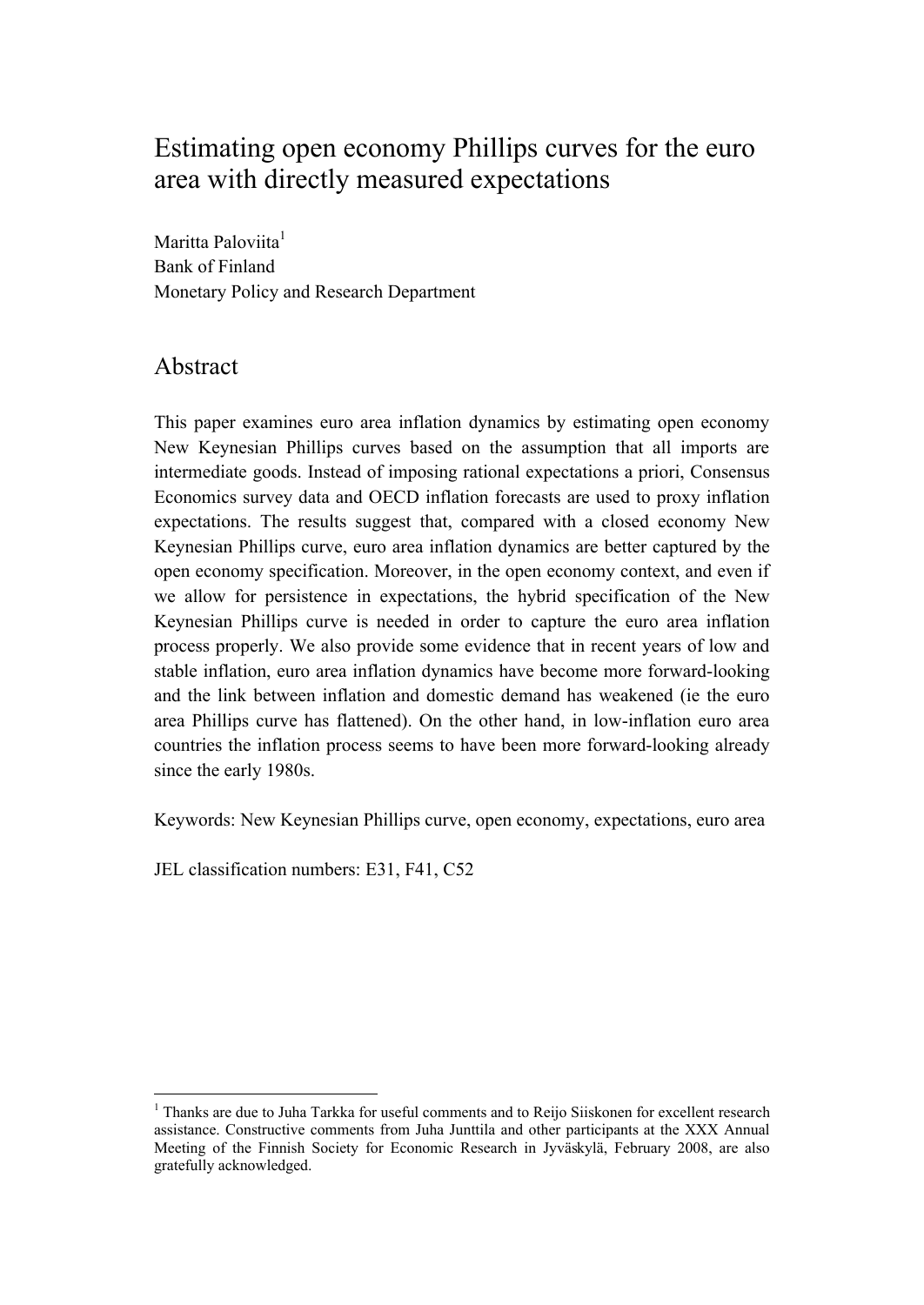### 1 Introduction

Inflation dynamics are a crucial issue in macroeconomics, empirical macroeconomic modelling and monetary policy making. The modelling of inflation has recently been subject to important new developments. Nowadays, inflation is often modelled using the New Keynesian Phillips curve, which is explicitly based on microfoundations where monopolistically competitive firms set prices, which are sticky. The New Keynesian approach is also explicitly forward-looking, usually applied under the rational expectations hypothesis.

So far the empirical evidence on the New Keynesian Phillips curve has been mixed (see for example Galí and Gertler, 1999; Galí et al, 2001; Sbordone, 2002; Neiss and Nelson, 2005; and Rudd and Whelan, 2002). Among other things, it is still challenging to capture the observed persistence in inflation dynamics and how to best model expectations formation. Typically it has been assumed that expectations are rational, but alternative assumptions of expectations formation have also attracted renewed interest recently. For example, the learning approach (Evans and Honkapohja, 2001, 2003; and Milani, 2007) and sticky information models (Mankiw and Reis, 2001, 2002) have been investigated. Alternatively, we can assume that agents have limited information channels (Woodford, 2002; and Adam, 2007) or heterogeneous expectations (Branch, 2004). Also so-called epidemiology approach has been analyzed (Carroll, 2001).

The introduction of open economy aspects into the New Keynesian Phillips curve is another debated issue in recent literature. In the original closed economy version of the New Keynesian model, current inflation is related to the expected future inflation rate and the current domestic output gap, ie the balance between aggregate demand and potential output. If output is above potential, inflation increases and in the case of slack, inflation falls relative to what is expected. However, inflation dynamics become more complicated in the open economy context, as new channels arise due to exchange rate changes and the effects of foreign shocks. In addition to domestic demand and supply, foreign economic conditions affect domestic inflation, as price setting behavior of foreign firms influences exchange rate developments and import prices. In recent years, globalization, ie the growing interdependence of national economies has arguably emphasized the open economy aspects of inflation dynamics. On the other hand, as imported intermediate inputs (for example energy and food) are widely used in domestic production, their price changes, which can be large and very volatile, may affect the domestic inflation process in a way which is impossible to overlook.

Various open economy extensions of the New Keynesian models of inflation have been suggested. These models differ in the way how the relationship between the real exchange rate and inflation is captured. Imported goods can be modelled as intermediate goods (McCallun and Nelson, 1999, 2000; Kara and Nelson, 2003; Allsopp, Kara and Nelson, 2006), or as final consumption goods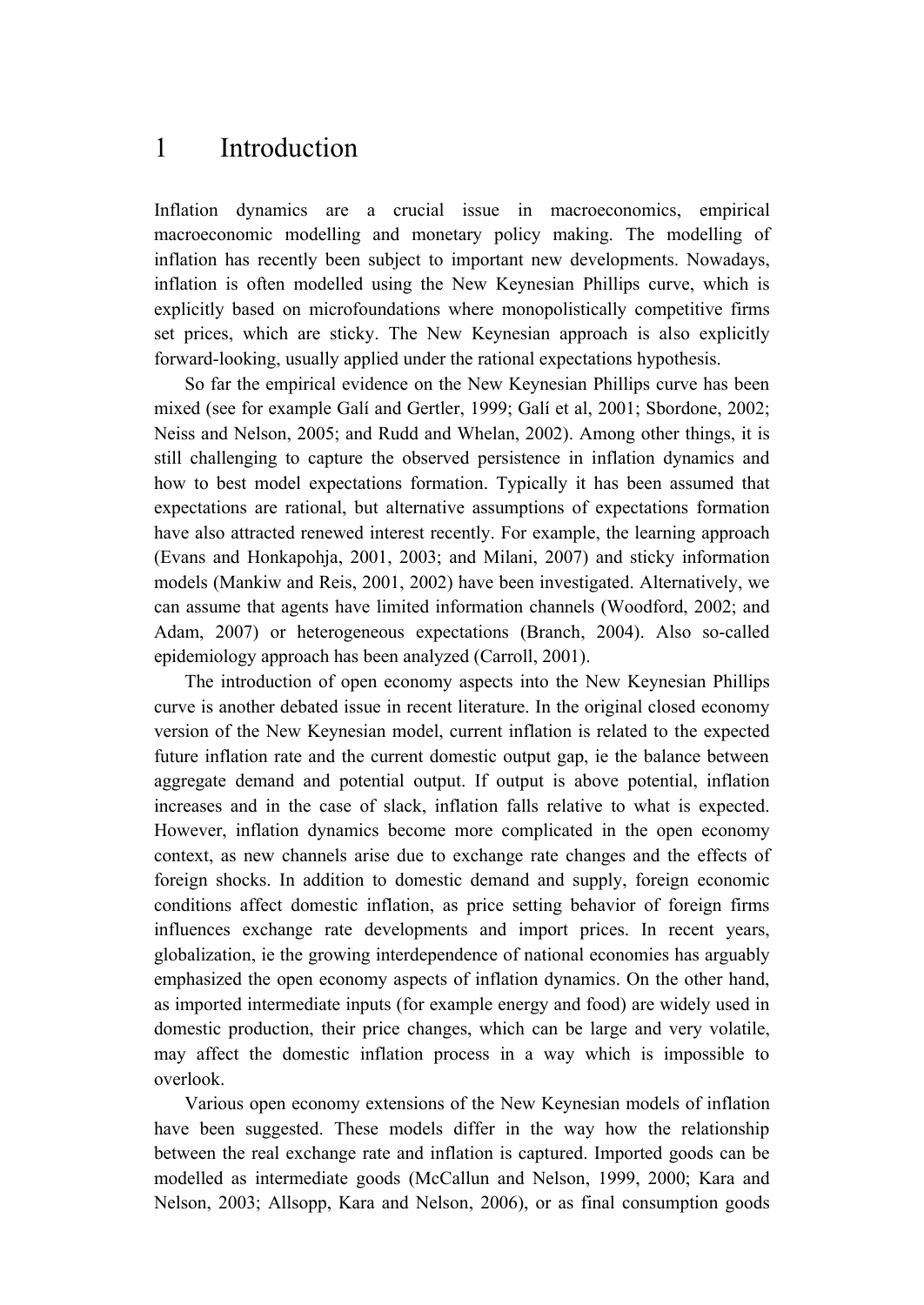(Galí and Monacelli, 2005). Also more complex models have been examined (Batini et al, 2005; Leith and Malley, 2007; Rumler, 2007). The exchange rate pass-through is assumed to be full in the case of final consumption goods, but incomplete, if imported goods are treated as intermediate goods.

In this paper we follow McCallum and Nelson (1999, 2000) and estimate open economy New Keynesian Phillips curves for the euro area, working on the assumption that all imports can be treated as intermediate goods. This choice can be motivated by the fact that in the domestic consumer markets there are strictly speaking almost no directly imported consumer goods. In fact domestic firms, such as retailers, are always involved, when prices of imported goods are set on the domestic consumer markets. For the retailers, the imports can be treated as intermediate inputs.

Since our aim is to capture inflation dynamics with a reasonably simple model, the intermediate goods approach is a natural choice. In this study, both the purely forward-looking Phillips curves and the hybrid Phillips curves (which is distinguished by the presence of the lagged inflation term) are applied to aggregated and pooled euro area data using generalized method of moments (GMM). The cost of imported intermediate inputs is proxied by the real price of commodity imports or the level of the real exchange rate. Instead of assuming any specific form of expectations formation, we follow Adam and Padula (2003) and Paloviita (2006, 2007a, 2007b) and Paloviita and Mayes (2005) and measure expectations directly using Consensus Economics survey data and OECD inflation forecasts. This approach is obviously compatible with many alternative kinds of expectation formation. With directly measured expectations, we are able to relax a possibly too restrictive assumption of rationality and still model inflation dynamics in a forward-looking way, using the New Keynesian Phillips curve with its microfoundations with optimal price setting.

Direct measures for inflation expectations have not been used in the present open economy context before. This may have distorted the conclusions, as the previous studies have had to test a composite hypothesis, the New Keynesian Phillips curve specification and the assumption of rational expectations. The main purpose is to analyze whether, when using directly measured expectations, open economy extensions improve the empirical fit of the New Keynesian Phillips curve. We examine the (present) euro area as a whole since the early 1980s, although the possible heterogeneity of inflation dynamics is also taken into account by robustness tests, performed across different sub-periods and country groups. Special focus in the analysis of the results is on the forward-looking features of inflation dynamics and the slope of the Phillips curve.

The results of this study suggest that, when modelling imports as intermediate goods, the open economy extension improves the empirical relevance of the New Keynesian Phillips curve in a very significant way. Moreover, also in the open economy framework, the hybrid specification with the lagged inflation term is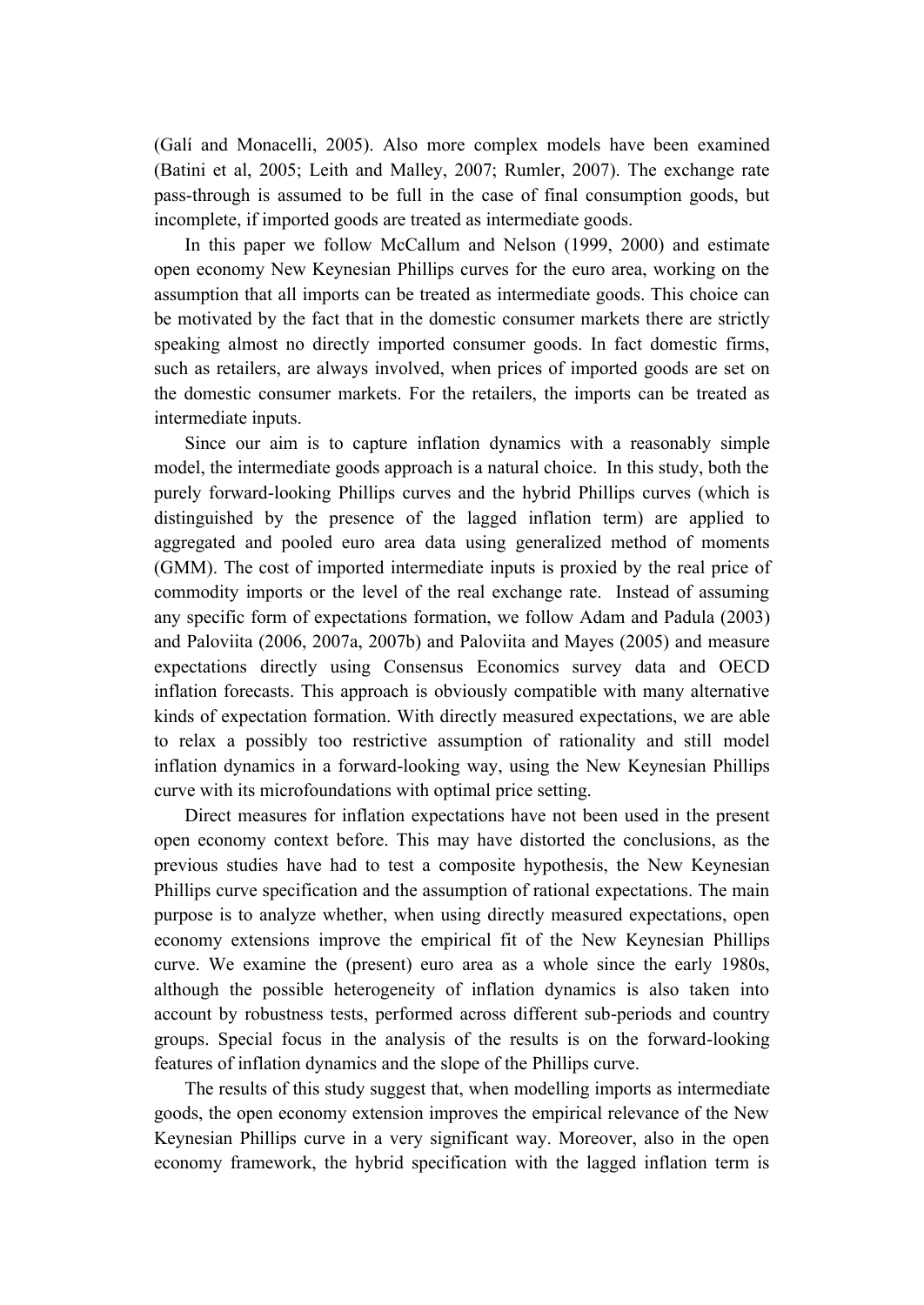needed in order to model the inflation process accurately. The empirical evidence is qualitatively same in aggregated and panel data sets. According to the subsample analysis, in recent years inflation dynamics seem to have become more forward-looking and the link between inflation and domestic demand has become weaker (ie the euro area Phillips curve has 'flattened'). On the other hand, the inflation process seems to have been relatively forward-looking already in the 1980s in those euro area countries that have had more stable inflation all along. Overall, this study confirms, in the open economy context, the results on euro area inflation dynamics obtained in Paloviita (2006) with the closed economy approach.

This paper proceeds as follows. Section 2 derives alternative specifications of the New Keynesian Phillips curve and section 3 reports on the empirical results. Section 4 presents robustness analysis and section 5 concludes.

## 2 Alternative specifications of the New Keynesian Phillips curve

Nominal price setting is assumed to be staggered in the New Keynesian approach. In this framework, each monopolistically competitive firm maximizes profits subject to stochastic constraints on the frequency of price adjustments (Calvo, 1983) or subject to menu costs related to changing prices (Rotemberg, 1982). When prices are set optimally, agents take into account expected future costs and demand conditions. At the aggregate level we can express the following linearized relationship between current inflation, expected future inflation, and real marginal cost

$$
\pi_{t} = \beta E_{t} \{\pi_{t+1}\} + \lambda \dot{m} c_{t}
$$
\n(2.1)

where  $\pi_t$  denotes the period t inflation rate and  $\mathring{mc}_t$  the period t log deviation of firms' real marginal cost from its steady state value.  $E_t$  is the expectation operator conditional on information available in period t. If expectations are rational, agents do not make systematic errors, when forming inflation expectations. In this model, inflation is entirely forward-looking and the parameter β refers to the subjective discount factor, which is taken to be less than but very close to unity. In the Calvo model, where each firm has a fixed probability  $(1-\theta)$  of changing its price in any given period, the coefficient of real marginal cost,  $\lambda$ , is decreasing in θ. Thus, the longer prices remain fixed on average, the less sensitive inflation is to current real marginal cost. In empirical studies, the output gap and labor income share (real labor cost) are commonly used as alternative proxies for real marginal cost. When output gap is used, one obtains the pricing equation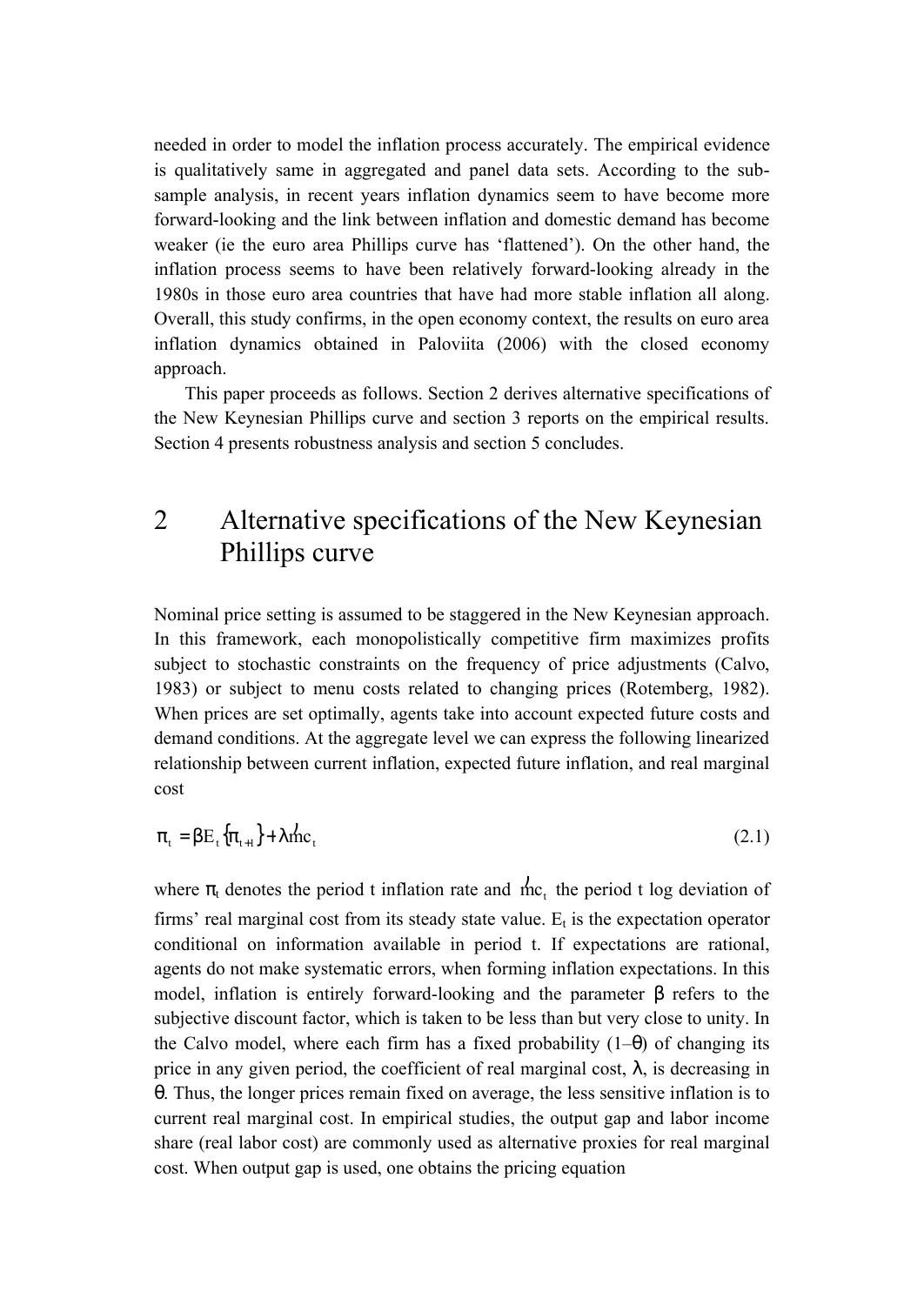$$
\pi_{t} = \beta E_{t} \{ \pi_{t+1} \} + \kappa \hat{y}_{t} \tag{2.2}
$$

where  $\kappa = \lambda \delta$  and  $\delta$  is output elasticity of real marginal cost.

In the hybrid Phillips curve, price setting of some firms is based on recent history of aggregate prices. The hybrid specification (Galí and Gertler, 1999) is based on the idea that some price setters use rules of thumb or indexation in price setting. When the proportion of these 'backward-looking' price setters is denoted by ω, the model can be expressed as

$$
\pi_{t} = (1 - \omega) E_{t} \{ \pi_{t+1} \} + \omega \pi_{t-1} + \gamma m c_{t}
$$
\n(2.3)

where  $\pi_{t-1}$  denotes the lagged inflation rate. As written in equation (2.3), the sum of the estimated coefficients of the inflation terms can be restricted to unity in order to consider their relative weights in the inflation process. In the output gapbased model, the last term (real marginal cost) is replaced by  $\phi \hat{y}_t$ .

The two Phillips relations have clearly different implications for inflation persistence. The ad hoc interpretation of backward-looking behaviour in the hybrid Phillips curve has been questioned in recent literature. It has been argued that the lagged inflation term in the hybrid model does not necessarily reflect backward-looking behaviour of price setting. Instead, it has been suggested that the persistence captured by the hybrid Phillips curve is actually related to inertia in inflation expectations: the lagged inflation term potentially reflect a departure of expectations from rationality (Woodford, 2007).

In an open economy, firms' total cost is not necessarily captured properly by labor income share or the output gap as such. If imported intermediate inputs are important in production of final goods and services, they need to be taken into account when measuring real marginal cost. This is especially important because the price changes of imported inputs are often different and more volatile than those of domestic intermediate inputs.

Following McCallum and Nelson (1999, 2000), Kara and Nelson (2003) and Allsopp, Kara and Nelson (2006) the closed economy Phillips curves can be extended to open economy context by assuming that all imported goods are in fact intermediate goods for domestic price setters, which implies that the original real marginal cost variable must be modified to take this into account. In this framework, all final consumer goods are assumed to be produced domestically. We assume that the pass-through of exchange rate changes into imported materials is complete but aggregate consumer prices are sticky due to domestic price making. When modelling imports as intermediate goods, exchange rate changes affect inflation only through marginal costs of firms, as there is then no direct channel from exchange rates to domestic inflation. If real exchange rate increases (depreciation), rise in exports increase aggregate demand and potential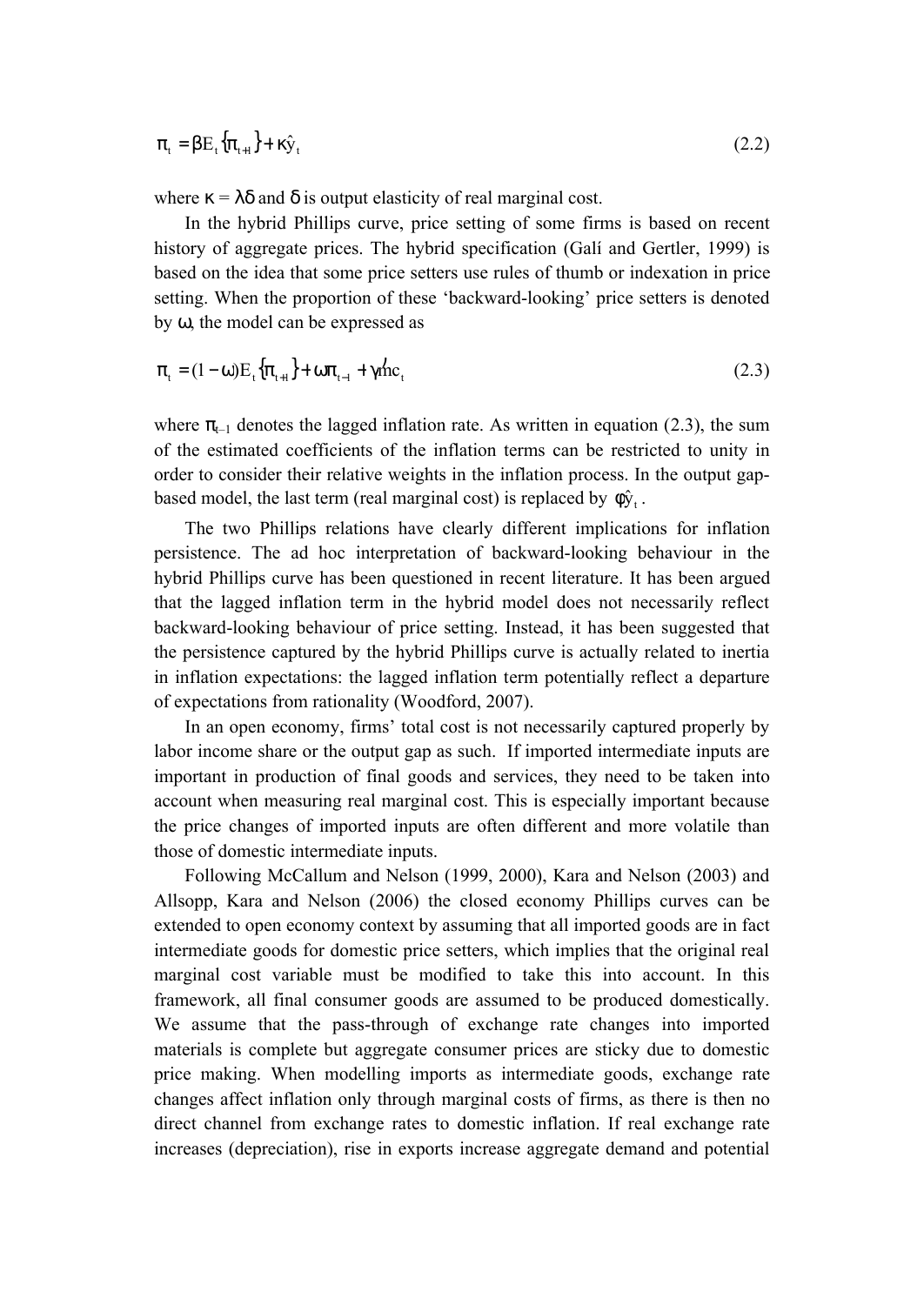output fall due to increasing production costs of domestic goods. As a result, positive output gap increases and inflation pressure rises in the economy.

When extending the output gap -based closed economy models to open economy context, we obtain

$$
\pi_{t} = \beta E_{t} \{ \pi_{t+1} \} + \kappa \hat{y}_{t} + \varphi_{1} q_{t} \text{ and}
$$
\n(3.4)

$$
\pi_{t} = (1 - \omega) E_{t} \{ \pi_{t+1} \} + \omega \pi_{t-1} + \phi \hat{y}_{t} + \phi_{2} q_{t}
$$
\n(3.5)

The term  $q_t$  refers to the open economy variable, which is proxied by the real price of commodity imports or the real exchange in the level form<sup>2,3</sup>. Since all imports are assumed to be included in the production function, we assume that the open economy variable captures the effect of intermediate goods on potential output (and thus marginal cost). When using directly measured expectations, we need to modify equations  $(3.4)$  and  $(3.5)$  slightly to get

$$
\pi_{t} = \beta \overline{E}_{t} \{\pi_{t+1}\} + \kappa \hat{y}_{t} + \varphi_{1} q_{t} + \varepsilon_{t} \text{ and}
$$
\n(3.6)

$$
\pi_{t} = (1 - \omega)\overline{E}_{t} \{\pi_{t+1}\} + \omega \pi_{t-1} + \phi \hat{y}_{t} + \phi_{2} q_{t} + \varepsilon_{t}
$$
\n(3.7)

where  $\overline{E}_t\{\pi_{t+1}\}$  refers to period t representative expectations, which are not necessarily rational. Adam and Padula (2003) have shown that we can derive New Keynesian Phillips curve with directly measured expectations.

### 3 Empirical results

### 3.1 Data description

OECD National Accounts were used to construct annual inflation rates, the output gaps and real price of commodity imports for twelve euro area countries for the years 1977–2006. Import structures of individual countries are taken into account in commodity import prices. Respectively, real effective exchange rates, based on relative consumer prices, were obtained from the IMF (International Financial

<sup>&</sup>lt;sup>2</sup> In McCallum and Nelson (1999) the open economy Phillips curve specification is based on the CES production function  $Y_t = [a_1(A_tN_t)^{v_1}+(1-a_1)(IM_t)^{v_1}]^{1/v_1}$ . In this expression,  $A_t$  refers to a labour-augmenting technology shock,  $N_t$  is labour input, IM<sub>t</sub> is the quantity of imports, and  $0 \le a_1 \le 1$ . CES technology leads to real marginal cost, which is a combination of real wages (deflated by a productivity shock)  $(W_t/P_t)/A_t$  and the real import price  $log[(W_t/P_t)/A_t]$ . After loglinearising and assuming full pass-through, and using unit labour cost to proxy  $log[(W_t/P_t)/A_t]$ , we obtain a Phillips curve specification, where  $q_t$  enters in a level form with a positive coefficient.

<sup>&</sup>lt;sup>3</sup> The real exchange rate enters the equation in the difference form, if we assume that all imports are final consumer goods, priced abroad (see Galí and Monacelli, 2005).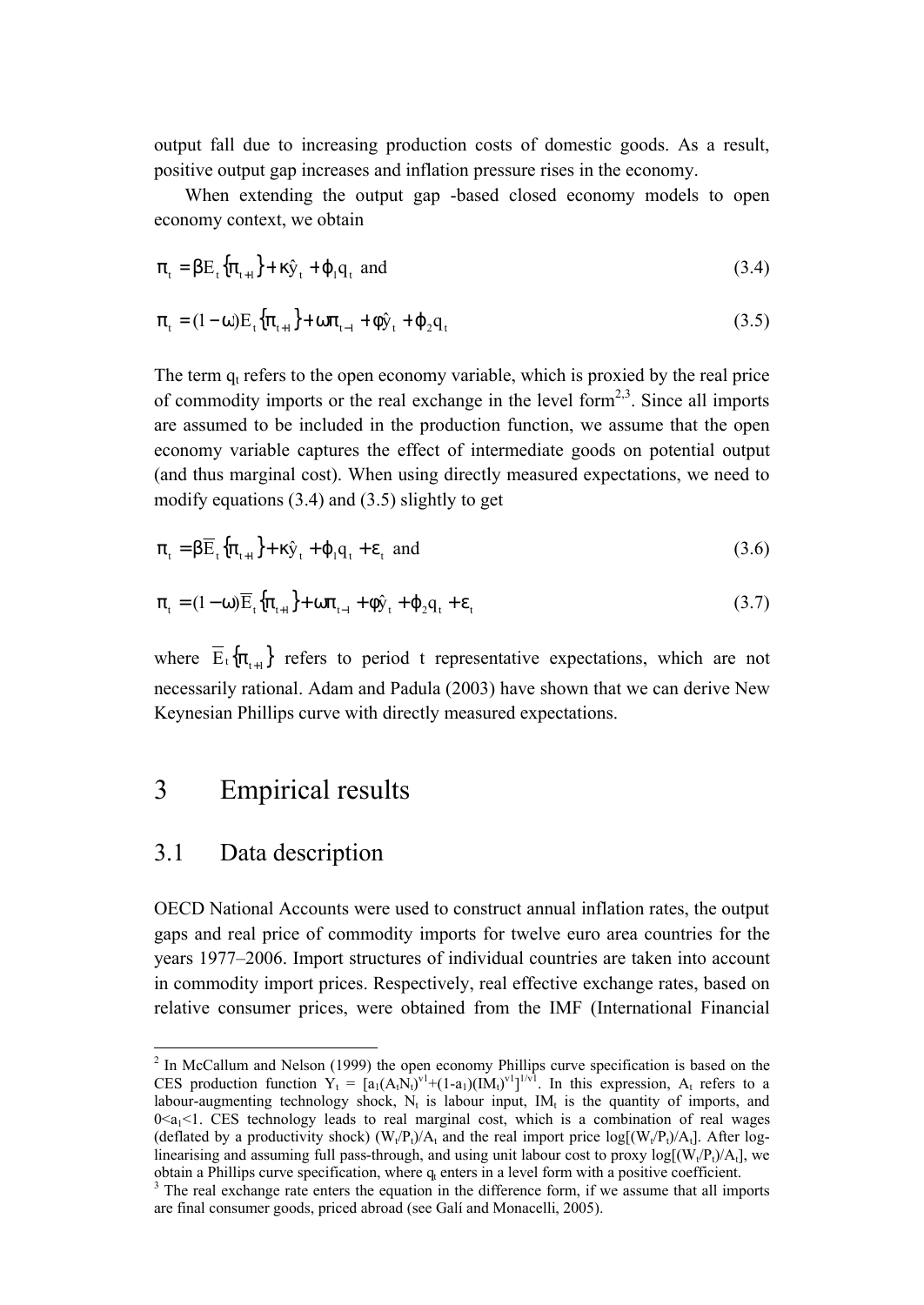Statistics database). In estimations, detrended series were used for the open economy variables. The output gaps are based on Hodrick-Prescott filtering. Inflation was measured by annual percentage changes of consumer prices. Corresponding inflation expectations were obtained from two alternative sources: Consensus Economics monthly survey<sup>4</sup> and the OECD Economic Outlook, which is published twice a year (in June and December). Since we cannot pin down the exact timing of the expectations term with annual data, we collected June estimates for the next calendar year from both sources. In the analyses using the OECD forecasts, which are available since 1981, both approaches, aggregated data and pooled data were used (the latter in the form of a balanced panel). Instead, due to a relatively short sample, 1990–2006, it was deemed reasonable to use the pooled data approach only in our analyses with the Consensus Economics survey information.<sup>5,6</sup>

 4 Luxembourg is missing in Consensus Economics survey.

<sup>&</sup>lt;sup>5</sup> ECB GDP weights, based on actual exchange rates, were used in the aggregation. Country weights for 2004 are: Germany 27.9, France 21.3, Italy 17.7, Spain 11.3 Netherlands 6.3, Belgium 3.7, Austria 3.1, Finland 2, Greece 2.3, Portugal 1.8, Ireland 2 and Luxembourg 0.4. For Germany and the euro area, German unification was taken into account using OECD Economic Outlook estimates.

<sup>&</sup>lt;sup>6</sup> Paloviita (2007a) compares Consensus Economics inflation forecasts with corresponding OECD estimates. She shows that the two proxies of inflation expectations, which seem to follow a similar pattern, are highly correlated (the correlation coefficient is over 0.9). Therefore, comparison of estimation results using alternative proxies for inflation expectations is plausible in the present study.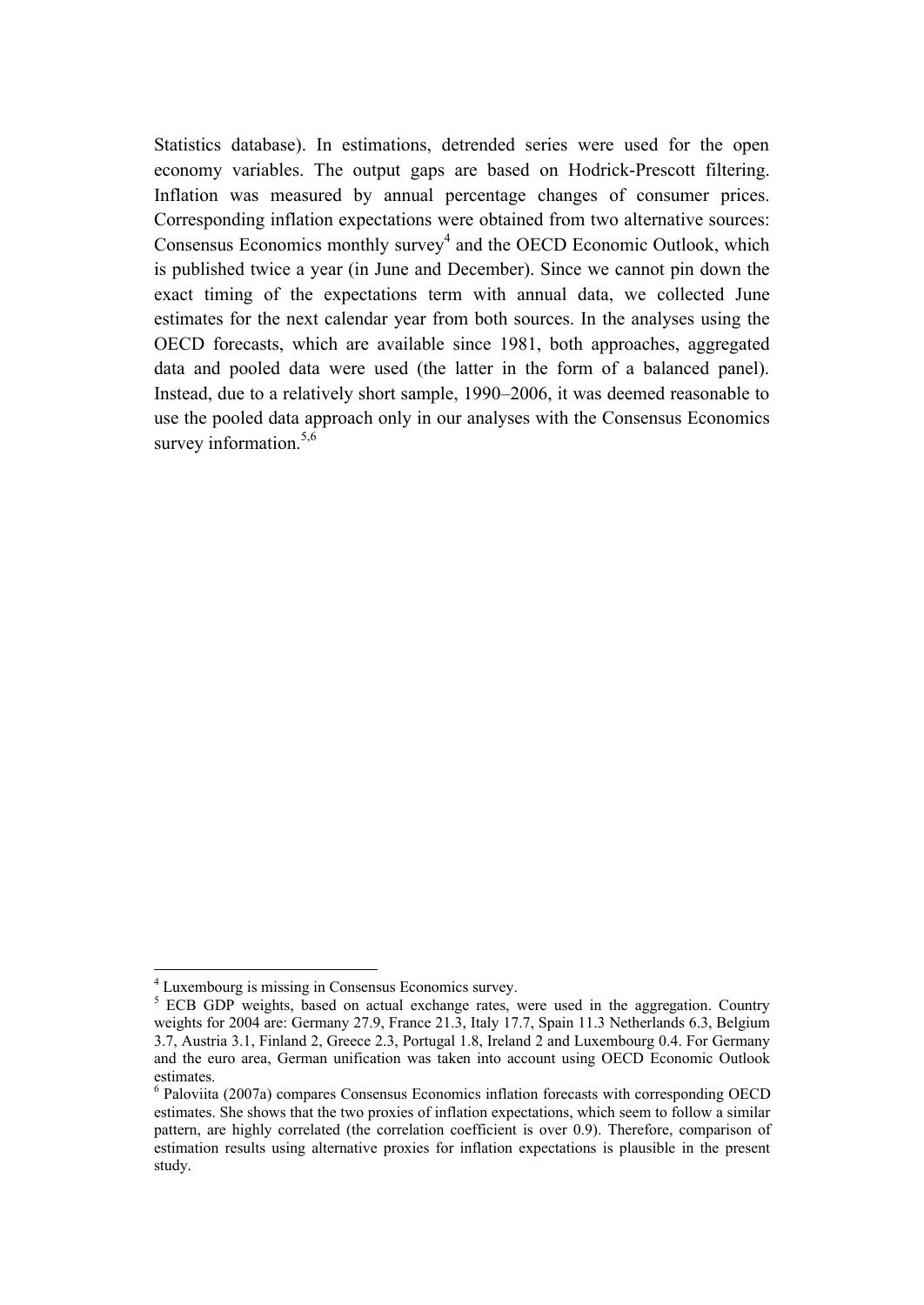

Figure 3.1 **Actual and expected inflation rates and the output gap for the euro area (aggregated data)**



Figure 3.2 **Open economy variables for the euro area (aggregated data)**



Figure 3.1 shows the inflation history and inflation forecasts for the euro area. The four biggest economies – Germany, France, Italy and Spain – dominate the euro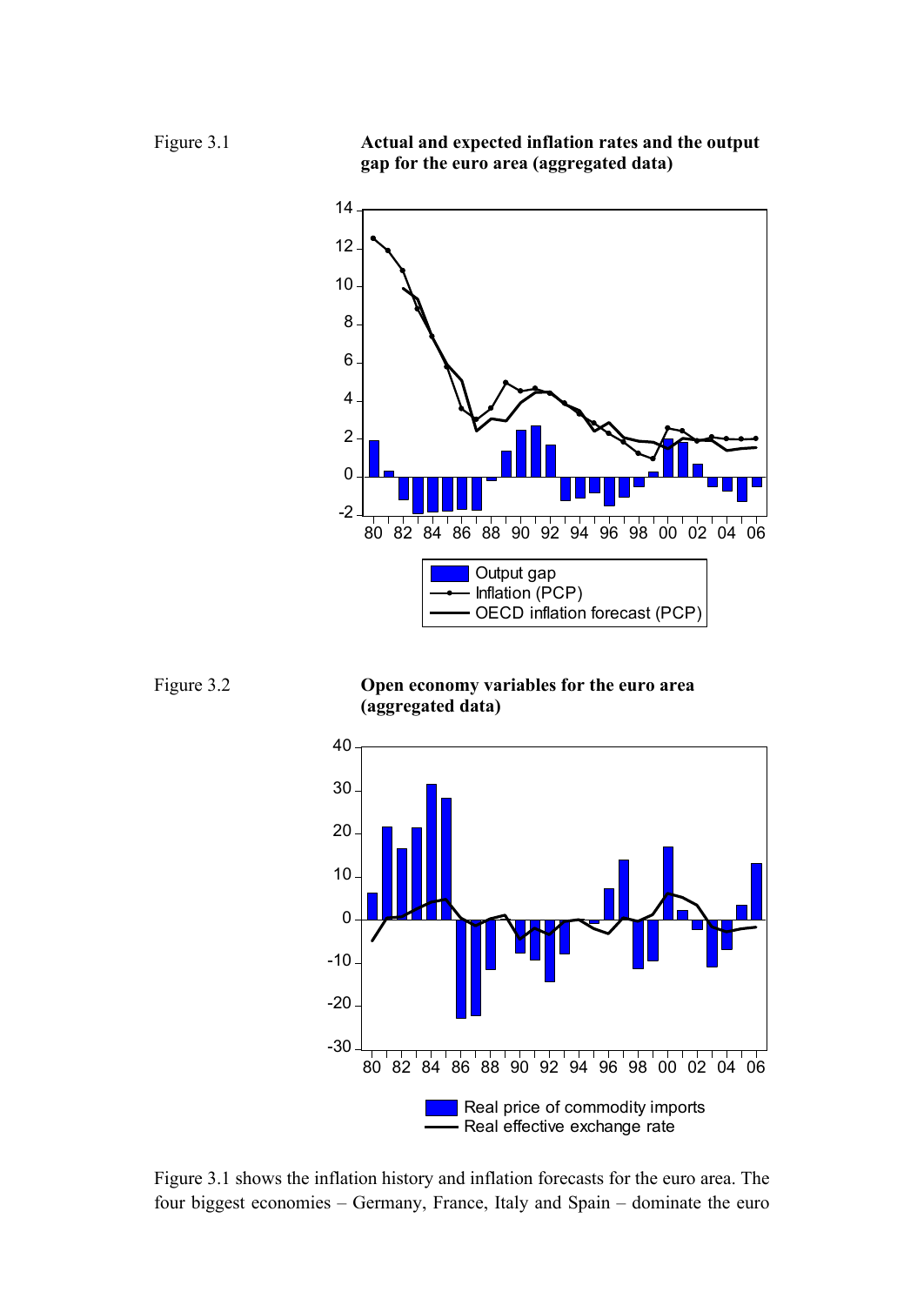area, with a combined weight of over 80 per cent. In the beginning of the sample, the euro area inflation was over 10 per cent, but during the 1980s it decreased sharply to 3 per cent in 1987. After a small peak in 1989 inflation gradually moderated again almost throughout the 1990s. In the last years of our sample, euro area inflation was quite low and stable. Figure 3.1 seems to support the view that inflation expectations have been based, at least partly, on forward-looking information, since major changes in the actual inflation rate have been anticipated fairly well by expectations. However, decreasing inflation has typically been overestimated and increasing inflation underestimated, suggesting a degree of inertia in expectations.

The euro area output gap, which peaked in 1991 and 2000, was negative in seven subsequent years in the 1980s and six years in the 1990s. Negative output gaps were also experienced in the four last years in the sample. Real price of commodity imports has been clearly more volatile than the real effective exchange rate (see Figure 3.2).

### 3.2 Statistical properties of expectational errors

When measuring inflation expectations directly, we are able to examine how actual and expected inflation are related, according to our measures of expectations, and whether inflation expectations are accurate and unbiased estimates of the actual inflation rate. We can also investigate time series properties of expectational errors (differences between expected and actual inflation), which should be white noise under rationality. Possible autocorrelation of expectational errors would indicate informational problems, which are against a strict assumption of rationality. If rational expectations are imposed although the data would reject the hypothesis, we may obtain biased parameter estimates for the New Keynesian model and a wrong assessment of the overall empirical performance of the New Keynesian Phillips curve. In particular, possible persistence of expectations, which may be an important determinant of inflation dynamics, needs to be taken into account in order to avoid wrong policy conclusions.

In the pooled (panel) data set, the correlation coefficient between actual inflation rates and expectations is 0.853, when Consensus Economics survey data is used (shorter sample) and 0.944, when OECD inflation forecasts are used (longer sample). Respectively, when OECD inflation forecasts are investigated in the aggregated data set, we obtain the correlation coefficient 0.956 for the years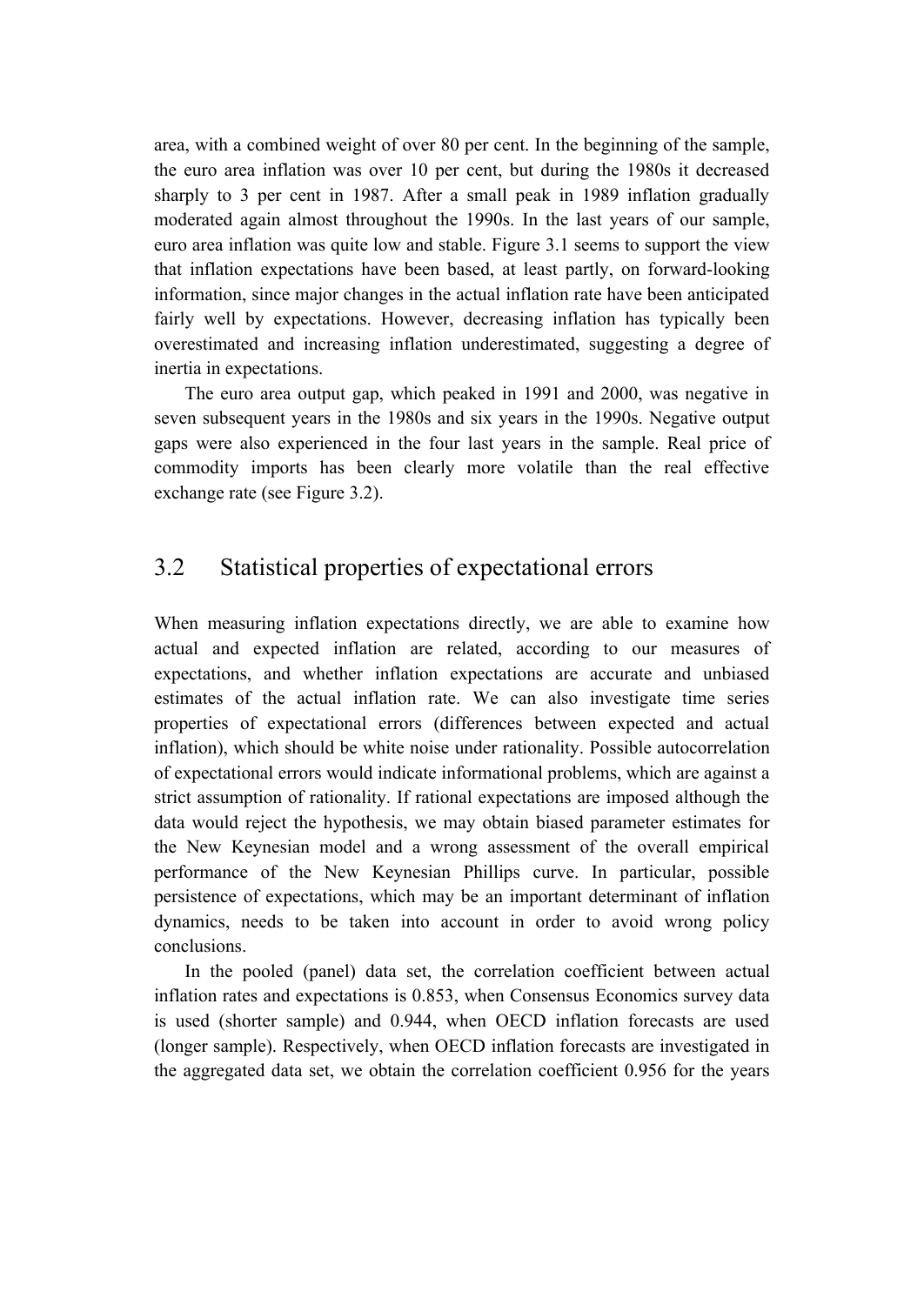1981–2006.<sup>7</sup> Overall, the correlation coefficients are relatively high in the euro area.

Next, we calculate some standard statistics in order to examine inflation expectations in more detail. The mean error (ME) shows the average expectational error and provides evidence of any systematic over- or underprediction of inflation in the sample. The mean absolute error (MAE) statistic measures the average accuracy of expectations. If expectational errors are large but counterbalancing, we get a low mean error but a mean absolute error is higher. Also root mean squared errors (RMSE) are constructed to measure expectational accuracy.<sup>8</sup> Compared to the mean absolute error, the root mean squared error is more sensitive to very large errors in expectations. For the sake of comparison, the three statistical measures are also calculated for naïve inflation forecasts based on the assumption that the expected next year inflation rate is always equal to the current year inflation rate.

#### Table 3.1 **Inflation forecast performance statistics**

| Pooled data                             | Consensus forecast Naive forecast |                         |                                                | Aggregated data OECD forecast Naive forecast |                         |
|-----------------------------------------|-----------------------------------|-------------------------|------------------------------------------------|----------------------------------------------|-------------------------|
| 1990 - 2006<br>МE<br>MAE<br><b>RMSE</b> | 0.099<br>0.775<br>0.973           | 0.203<br>0.788<br>1.059 | 1981 - 2006<br>ME<br><b>MAE</b><br><b>RMSE</b> | $-0.147$<br>0.536<br>0.703                   | 0.395<br>0.707<br>0.939 |
| Pooled data                             | <b>OECD forecast</b>              | <b>Naive forecast</b>   |                                                |                                              |                         |
| 1981 - 2006<br>ME<br>MAE<br><b>RMSE</b> | $-0.218$<br>1.031<br>1.563        | 0.425<br>1.153<br>1.634 |                                                |                                              |                         |
| 1981-1993<br>МE<br>MAE<br><b>RMSE</b>   | $-0.347$<br>1.377<br>2.024        | 0.698<br>1.524<br>2.075 |                                                |                                              |                         |
| 1994-2006<br>МE<br>MAE<br><b>RMSE</b>   | $-0.099$<br>0.711<br>0.957        | 0.173<br>0.809<br>1.078 |                                                |                                              |                         |

ME = Mean error, MAE = Mean Absolute Error, RMSE = Root Mean Squared Error.

The upper part of table 3.1 shows that, according to all statistics, naïve forecasts are outperformed by directly measured expectations, especially in the aggregated data set. The OECD forecast is more accurate than the Consensus forecast in terms of the MAE and RMSE statistics, but less accurate than the Consensus forecast in terms of the mean error.

<sup>8</sup> More precisely, RMSE = 
$$
\left( (1/T) \sum_{i=1}^{T} \left\{ x_i - x_i^* \right\}^2 \right)^{1/2}
$$
.

 $\overline{a}$ 7 Paloviita and Mayes (2005) examine euro area inflation dynamics and use OECD inflation forecasts to proxy expectations. In their study, the corresponding correlation coefficient is 0.955 for the years 1977–2002.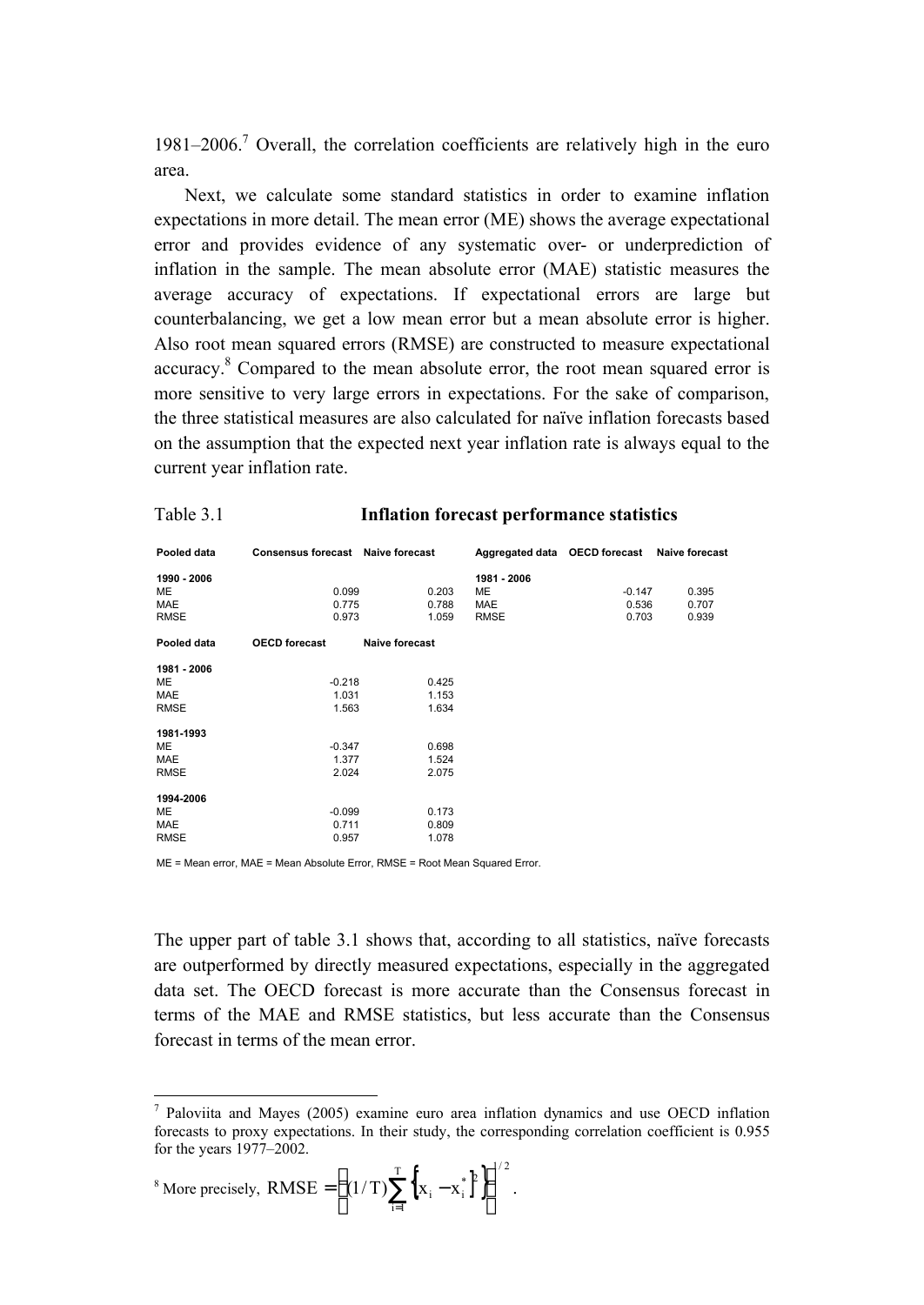The lower part of table 3.1, evaluating the OECD inflation forecast measure in different sub-periods, indicates that the performance of expectations has clearly improved over time. In the second sub-period both the MAE and the RMSE are about half of their levels in the first sub-period. This indicates that most of the bias in expectations in the whole sample is related to the first sub-period. On the other hand, within the sub-periods, the difference between the MAE and the RMSE is smaller in the second one. Sub-period results are probably a result from the fact that lower and more stable inflation rates were achieved in the euro area countries in the second sub-period. Sub-period analysis also confirms the result from the whole sample analysis that measured expectations compare favourably with naïve forecasts.

Under rationality, expectations should be unbiased. To assess this, we estimate, by using ordinary least squares, simple equations of the form  $\pi_t = a + b\pi_t^*$  where  $\pi_t$  refers to the actual inflation rate and  $\pi_t^*$  to the corresponding inflation expectations. Using the Wald test we consider the joint hypothesis according to which the constant a is equal to zero and the coefficient b is equal to one. If this joint hypothesis is rejected, we get evidence against unbiasedness in a statistical sense.

As reported in table 3.2, the Wald test provides support to the hypothesis of unbiasedness of euro area inflation expectations for both expectations proxies and both data sets. Even when we examine the whole sample since the beginning of the 1980s, expectations seem to be unbiased. The null hypothesis is never rejected at a reasonable level of significance.<sup>9</sup>

| l'able |  |  |
|--------|--|--|
|        |  |  |

 $\overline{a}$ 

#### **Unbiasedness of inflation forecasts**

|                                  | Wald test                  |                    |
|----------------------------------|----------------------------|--------------------|
| Pooled data, Consensus Economics | $F = 1.272$                | (0.283)            |
| Pooled data, OECD forecasts      |                            |                    |
| - Whole sample<br>$-1981-1993$   | $F = 2.606$<br>$F = 1.941$ | (0.076)<br>(0.147) |
| $-1994 - 2006$                   | $F = 1.621$                | (0.201)            |
| Aggregated data, OECD forecasts  | $F = 0.602$                | (0.556)            |

Note: Newey-West HAC standard errors, p-values in parentheses.

On the whole, the forecast performance statistics and the Wald test results give support to the rationality of expectations in a static sense and expected inflation

<sup>&</sup>lt;sup>9</sup> Paloviita (2006) uses OECD inflation forecasts to proxy euro area inflation expectations and provides evidence that in 1977–1990, when inflation was high and volatile in many European countries, inflation expectations were biased. By contrast, the hypothesis of unbiasedness cannot be rejected in the euro area for the period 1991–2003.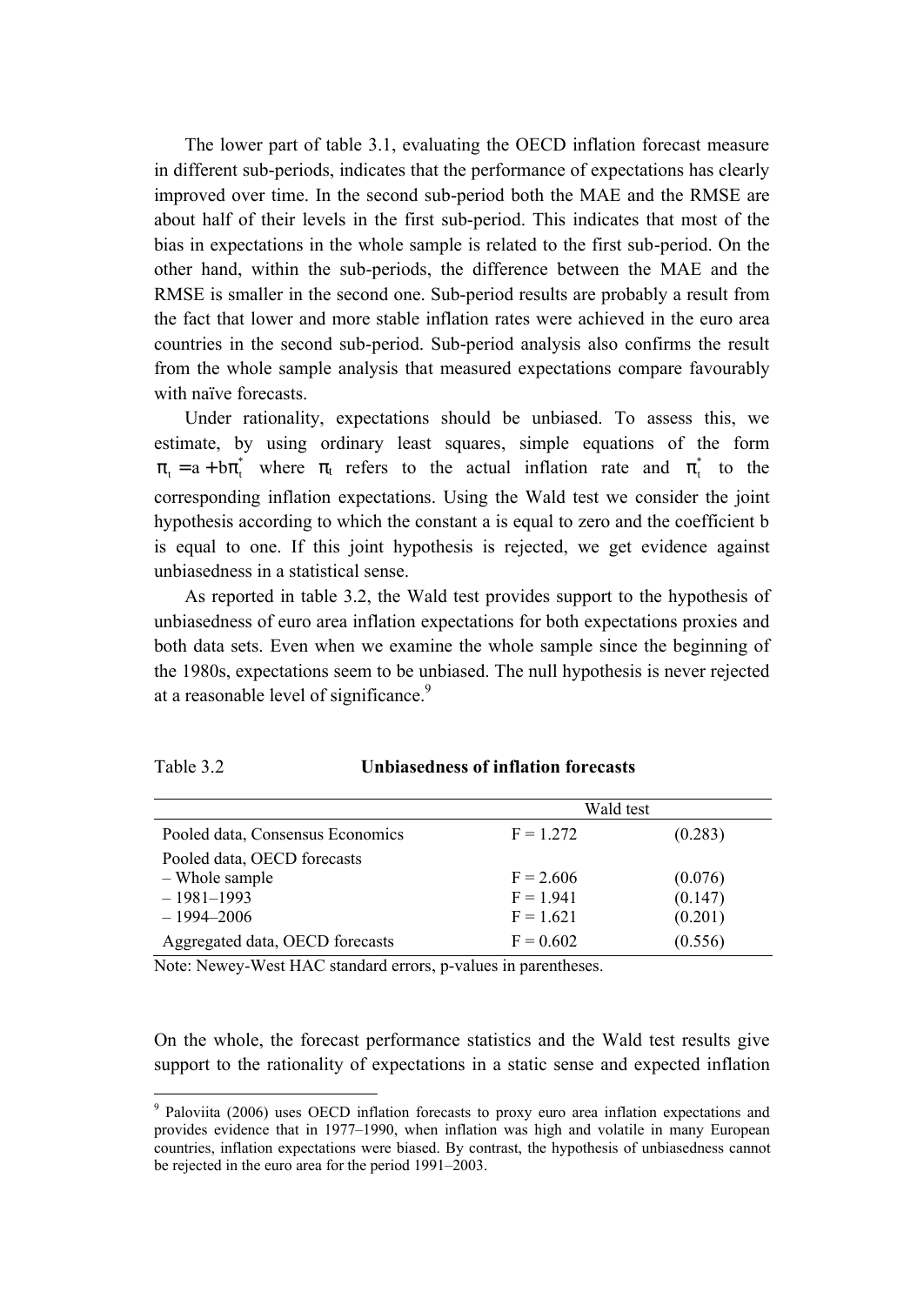seems to provide a reasonable estimate of the actual future inflation. However, on the basis of static analysis we are not able to assess dynamics of expectations. In every period, expectations may be revised on the basis of new information and past expectational errors. Under rationality, the expectational errors should be uncorrelated white noise.

#### Table 3.3 **Ljung-Box autocorrelation tests**

#### **Pooled data, Consensus Economics forecasts**

| Expectational errors: |           | Residual of unbiasedness test: |          |  |  |
|-----------------------|-----------|--------------------------------|----------|--|--|
| Q(1)                  | 18.336*   | Q(1)                           | 18.037*  |  |  |
| Q(2)                  | $23.132*$ | Q(2)                           | 22.382*  |  |  |
| Q(3)                  | 23.338*   | Q(3)                           | $22.47*$ |  |  |

#### **Pooled data, OECD forecasts**

| Expectational errors: |           |      | Residual of unbiasedness test: |
|-----------------------|-----------|------|--------------------------------|
| Q(1)                  | 26.928*   | Q(1) | 20.953*                        |
| Q(2)                  | 27 07*    | Q(2) | 21.198*                        |
| Q(3)                  | $32.053*$ | Q(3) | 31.006*                        |

#### **Aggregated data, OECD forecasts:**

| Expectational errors: |        | Residual of unbiasedness test: |        |  |  |
|-----------------------|--------|--------------------------------|--------|--|--|
| Q(1)                  | 0.5929 | Q(1)                           | 0.5764 |  |  |
| Q(2)                  | 0.6577 | Q(2)                           | 0.6337 |  |  |
| Q(3)                  | 1.6405 | Q(3)                           | 1.6017 |  |  |

Note: Q(n) denotes the Ljung-Box autocorrelation test statistics for up to *n* th-order autocorrelation. \*indicates significance at 5 per cent level.

Time series properties of both expectational errors and residuals of unbiasedness tests are investigated in table 3.3. With the pooled data Ljung-Box Q-statistics provides evidence that expectational errors are clearly positively autocorrelated, as the test strongly rejects the null hypothesis of no autocorrelation up to order 1– 3. Strong autocorrelation seems to be also present when considering residuals of the above reported unbiasedness tests. With the aggregated data, which includes clearly less observations, the null hypothesis is not rejected, however.

Finally, orthogonality tests are used to test the efficiency of expectations. If expectations are efficient, errors of expectations are orthogonal with respect to information available at the time, when expectations are formed. Therefore, under rationality, past information should not explain expectational errors. If only past inflation rates are included in the information set, we test the weak-form efficiency of expectations. If, instead, the information set includes also other macroeconomic variables, we test efficiency in the strong form.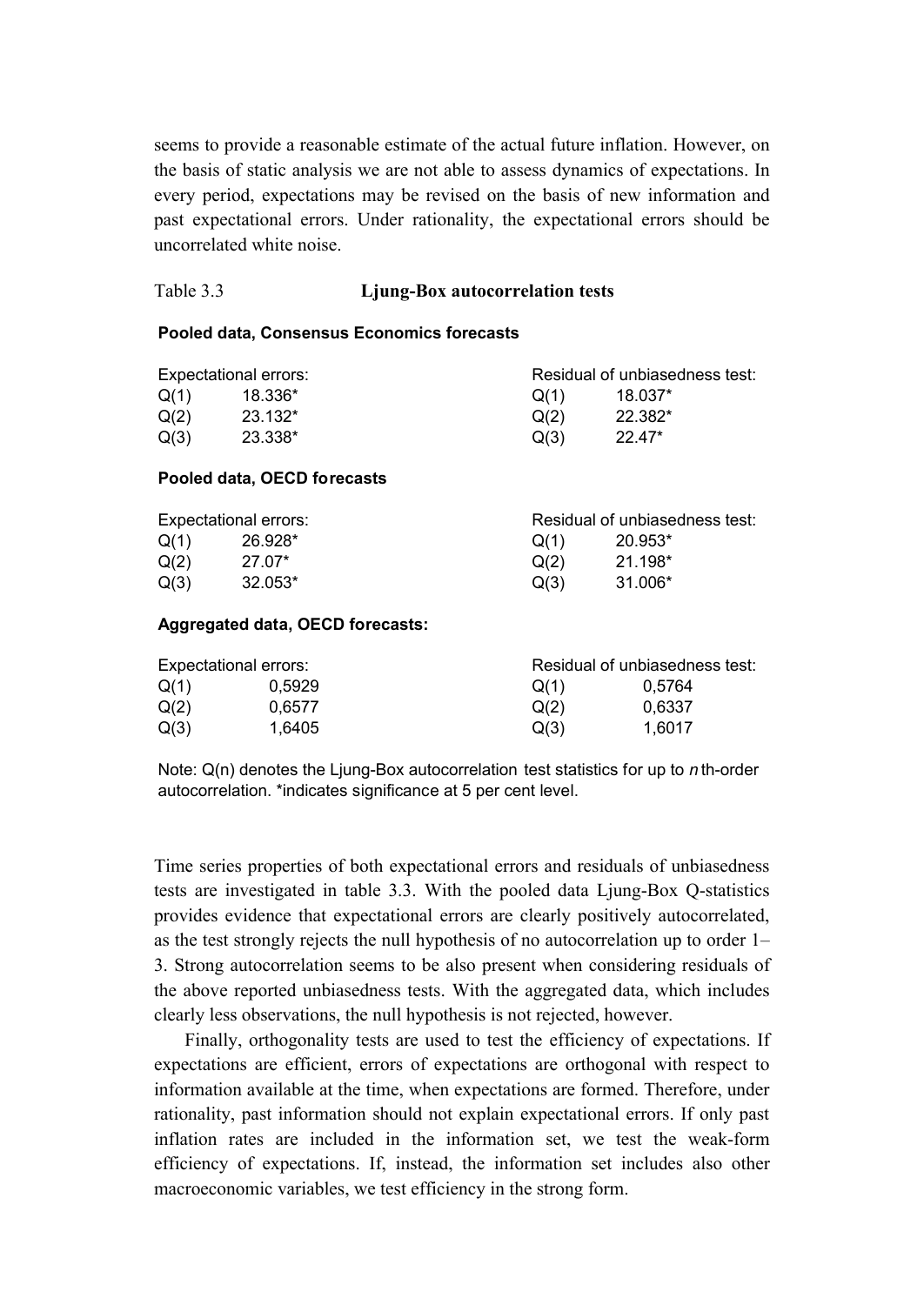First efficiency test was applied to both data sets by regressing expectational errors on past actual inflation rates (two or three lags). The Wald test was used to test the null hypothesis, according to which all estimated coefficients are jointly equal to zero. With both data sets the null hypothesis is clearly rejected in all cases at the conventional 5% level (see the upper part of Appendix 1). The strong from of efficiency is examined using two alternative specifications. The lagged output gap and the lagged actual inflation rate are the explanatory variables in Model E1, and the lagged values of expected inflation, the level of real exchange rate and the real price of commodity imports in Model E2. The lower part of Appendix 1 shows that according to the Wald test, the strong form of efficiency is decisively rejected by the pooled data at the 5% significance level, but not rejected by the aggregated data (which has less observations). Overall, the results reported in Appendix 1 give clear evidence against the efficiency of inflation expectations (in either weak or strong form of efficiency).

The analysis of this section suggests that in inflation expectations seem to be rational only in the static sense. According to the time series properties of expectational errors, rationality does not get support, however. As expectational errors are not white noise, expectations seem not to be formed on the basis all relevant information available at the time. Overall, the inflation expectations analysis indicates that possible deviations of expectations from rationality need to be taken into account in empirical analysis of Phillips curves, for instance. This provides a strong case for using empirical measures of expectations instead of relying on the rational expectations hypothesis. When using direct proxies of inflation expectations, we can allow possible persistence in expectations to affect the empirical fit of the New Keynesian Phillips curve without making any specific assumption of expectations formation.

### 3.3 Estimations

First, both closed and open economy specifications of the New Keynesian Phillips curve were estimated using pooled euro area data. Both the purely forwardlooking and the hybrid model were examined. Across all estimations, surveybased expectations were used, and thus the estimation period was 1990–2006. In these years, inflation was relatively low and stable in the euro area. Following Galí and Gertler (1999), who examine US inflation dynamics and euro area inflation analysis of Galí et al (2001), our empirical analysis is based on the GMM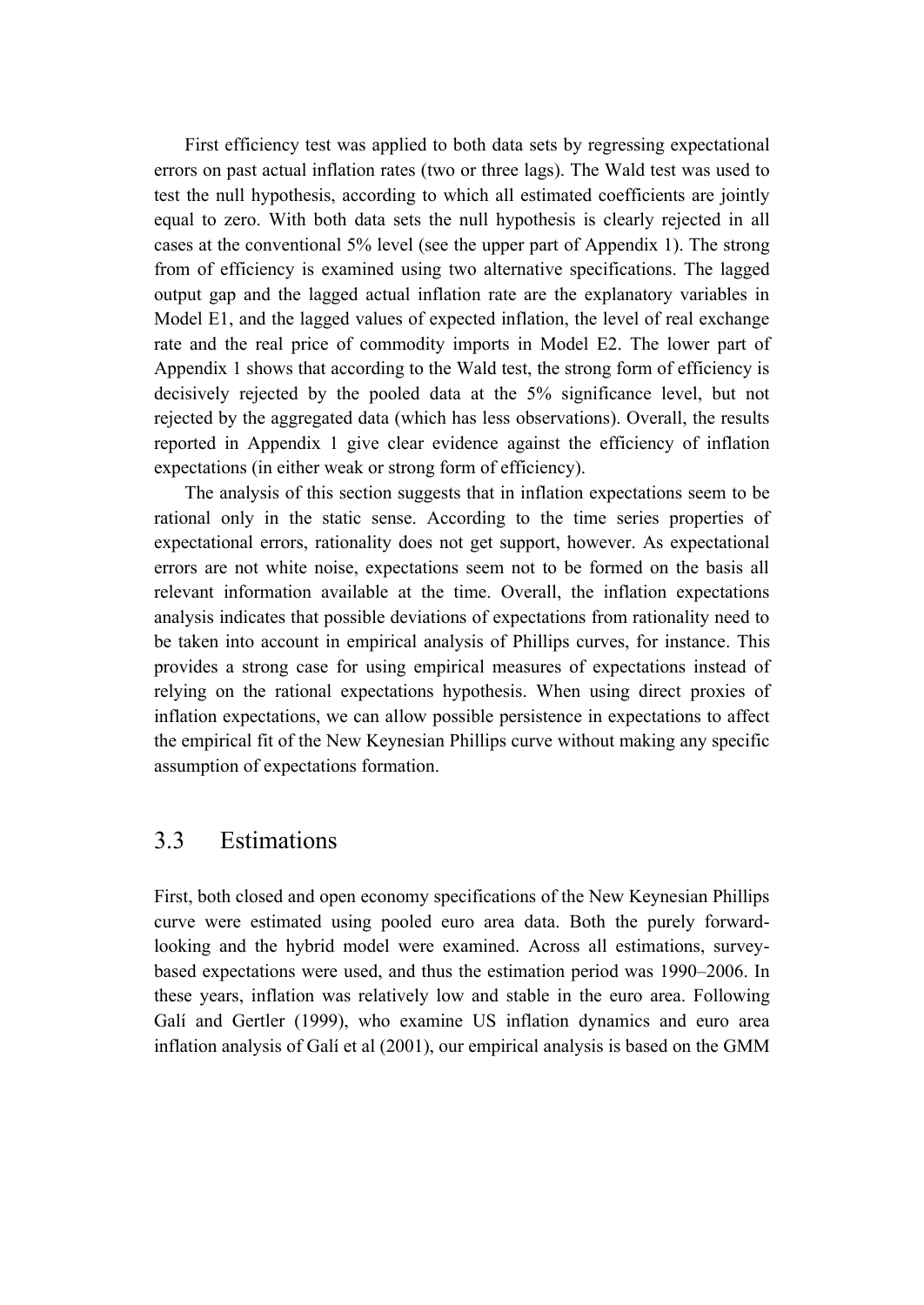technique.<sup>10,11</sup> In order to enable comparisons, same instruments were used in all cases and the standard errors of the estimated coefficients were modified in the same way (using the Bartlett kernel). Two alternative specifications of the open economy Phillips curve were considered: the model A with the real price of commodity imports (rci) and the model B with the level of the real exchange rate (rer). In the case of the purely forward-looking model, the imposed value of the coefficient of the expectations term, β was 0.97. Respectively, the sum of the expectations terms was restricted to unity, when estimating the hybrid model.

As reported in upper part of table 3.4, in the purely forward-looking model, all estimated coefficients are statistically significant. Moreover, output gap coefficients are quite reasonable, 0.2–0.3, and the lowest one is obtained for the closed economy model. The estimated coefficient for the real price of commodity imports is 0.02 (model A) and, when using the real exchange rate, a clearly higher coefficient is received: 0.1 (model B). Higher coefficient in model B reflects the smaller variance in absolute terms of the open economy variable in that model. Overidentifying restrictions are not rejected in any case at the conventional 5% level. Overall, the estimation results for the purely forward-looking model with pooled euro area data are quite acceptable in their own terms.

Also in the case of the hybrid model, all estimated coefficients are correctly signed and statistically significant (with one exception), as shown in lower part of table 3.4. Relative weights of the backward-looking inflation term are quite close to 0.5 in two of the cases, but a clearly higher coefficient for the lagged inflation term, 0.7, is obtained for the open economy model using real exchange rate (model B). Only in the case of closed economy model, the forward-looking expectations seem to dominate the inflation process (the estimated ω coefficient is below 0.5 in that case). Compared with the corresponding purely forward-looking models, lower output gap coefficients are always obtained with the hybrid

 $\overline{a}$ 

<sup>&</sup>lt;sup>10</sup> Traditionally, the New Keynesian Phillips curve analysis is based on the assumption that inflation is stationary. Possible non-stationarity invalidates GMM estimation results, but Engle and Granger (1987) have shown that a linear combination of non-stationary time series may be stationary. The New Keynesian Phillips curve is explicitly based on microfoundations and in the present study we use directly measured expectations and additional open economy variables. Thus, we make a conventional assumption of stationarity and rely on GMM, which is widely used in empirical analysis of inflation dynamics.

 $11$  According to Ma (2002) and Mavroeidis (2005), when estimating the New Keynesian Phillips curve with GMM, backward-looking and forward-looking terms cannot be distinguished correctly (identification problem). Mavroeidis (2005) points out that identification is determined by the uniqueness of the solution to the system, which contains both the New Keynesian Phillips curve and the equations, which determine the exogenous variables. Ma (2002) shows that the estimated parameters for the forward-looking and backward-looking inflation terms in the hybrid specifications are only weakly identified. He argues that this is due to the fact that the objective function is non-quadratic and contrary that, GMM is based on quadratic objective function. However, in this study we want to avoid a system, in which we need to test a complicated joint hypothesis, which determine at the same time both the New Keynesian Phillips curve and all exogenous variables. Instead, as we are interested in open economy aspects of inflation dynamics, instrumental variable techniques (GMM) is used to treat endogeneity of external variables without any specific assumption of the form of endogenity. It is also worth noting that with directly measured expectations, endogeneity issue is not necessarily a major problem when using GMM.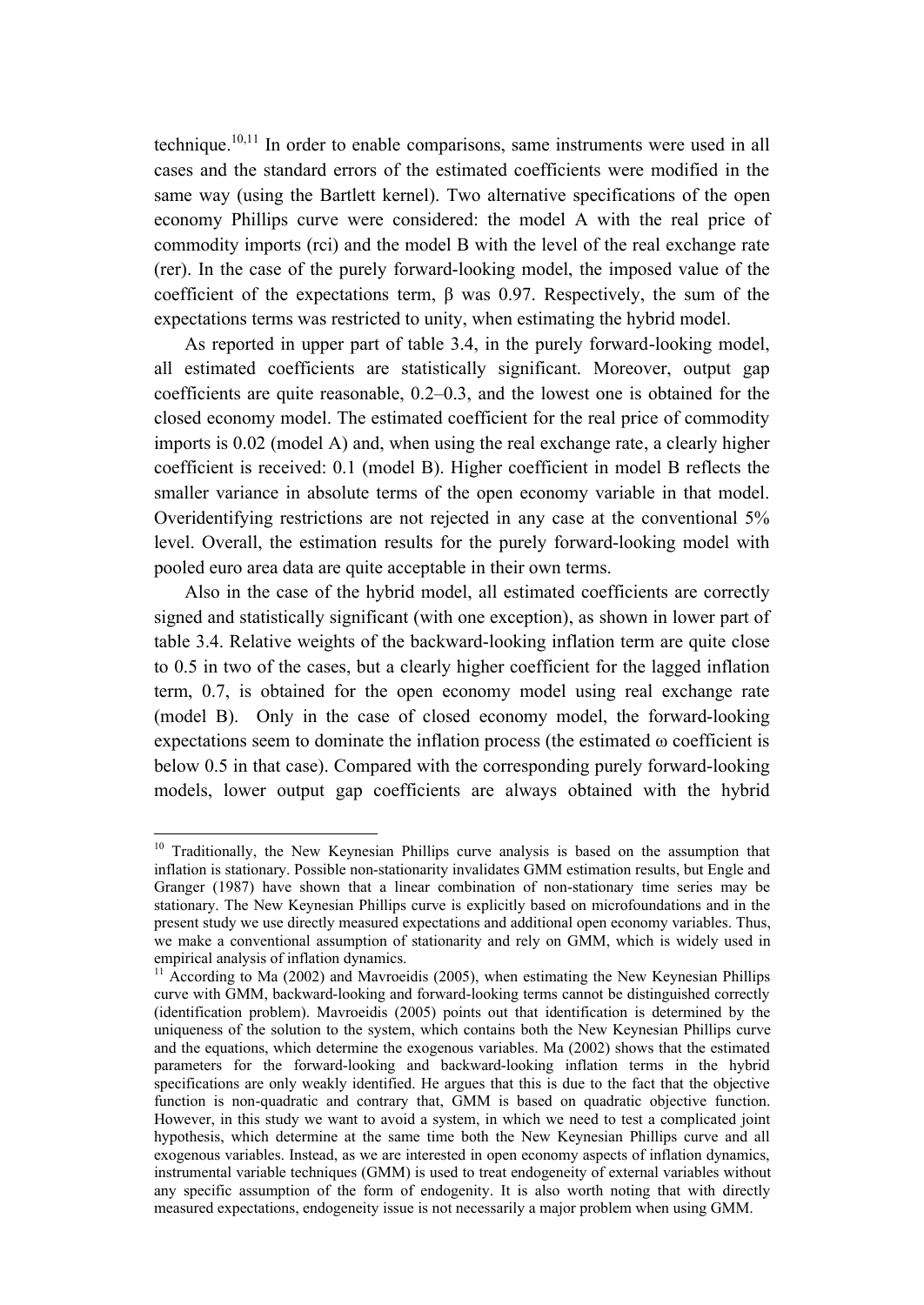specification and, interestingly, the lowest output gap coefficient is again obtained for the closed economy model. The estimated coefficients of the open economy variables are close to the ones with the purely forward-looking models. Overidentifying restrictions are never rejected at 5% level.<sup>12</sup>

#### Table 3.4 **GMM estimates using pooled data**

#### **New Keynesian Phillips curve**

| Closed economy model $\pi_t = 0.97 \times \overline{E}_t \{\pi_{t+1}\} + \kappa \hat{y}_t$ |                                                                                                                |
|--------------------------------------------------------------------------------------------|----------------------------------------------------------------------------------------------------------------|
|                                                                                            | Open economy model A $\pi_t = 0.97 \times \overline{E}_t \{\pi_{t+1}\} + \phi \hat{y}_t + \phi_1 \text{rci}_t$ |
|                                                                                            | Open economy model B $\pi_t = 0.97 \times \overline{E}_t \{\pi_{t+1}\} + \phi \hat{y}_t + \phi_2 \text{rer}_t$ |

|                      | $\kappa$ or $\phi$ | $\mathbf{0}_1$ | $\mathbf{\Phi}_2$ | J-stat. |
|----------------------|--------------------|----------------|-------------------|---------|
| Closed model         | 0.230              |                |                   | 0.027   |
|                      | $(0.033)*$         |                |                   | [0.085] |
| Open economy model A | 0.278              | 0.023          |                   | 0.030   |
|                      | $(0.034)*$         | $(0.007)*$     |                   | [0.063] |
| Open economy model B | 0.248              |                | 0.109             | 0.032   |
|                      | $(0.053)*$         |                | $(0.046)*$        | [0.054] |

Note: Numbers in parentheses are standard errors, \* indicates significance at 5 per cent level. J-statistic corresponds to Hansen test of overidentifying restrictions (p-values below in brackets). Instruments: the lagged output gap, second and third lags of inflation. Additional instrument in open economy models: lagged real oil price change.

#### **Hybrid Phillips curve**

 $\overline{a}$ 

| Closed economy model $\pi_t = (1 - \omega) \overline{E}_t \{\pi_{t+1}\} + \omega \pi_{t-1} + \kappa \hat{y}_t$                     |
|------------------------------------------------------------------------------------------------------------------------------------|
| Open economy model A $\pi_t = (1 - \omega) \overline{E}_t \{\pi_{t+1}\} + \omega \pi_{t-1} + \phi \hat{y}_t + \phi_1 \text{rci}_t$ |
| Open economy model B $\pi_t = (1 - \omega) \overline{E}_t \{\pi_{t+1}\} + \omega \pi_{t-1} + \phi \hat{y}_t + \phi_2 \text{rer}_t$ |

|                      | $\omega$   | $\kappa$ or $\phi$ | $\mathbf{O}_1$ | $\mathbf{\Phi}_2$ | J-stat. |
|----------------------|------------|--------------------|----------------|-------------------|---------|
| Closed model         | 0.437      | 0.126              |                |                   | 0.007   |
|                      | $(0.056)*$ | $(0.021)$ *        |                |                   | [0.530] |
| Open economy model A | 0.591      | 0.152              | 0.031          |                   | 0.028   |
|                      | $(0.060)*$ | $(0.022)*$         | $(0.007)*$     |                   | [0.076] |
| Open economy model B | 0.703      | 0.136              |                | 0.168             | 0.008   |
|                      | $(0.092)*$ | (0.070)            |                | $(0.047)^*$       | [0.492] |

Note: Numbers in parentheses are standard errors, \* indicates significance at 5 per cent level. J-statistic corresponds to Hansen test of overidentifying restrictions (p-values below in brackets). Instruments: the lagged output gap, second lag of inflation, lagged real oil price change, lagged real oil price level. Additional instruments in open economy model B: second lag of real oil price level, lagged real exchange level.

<sup>&</sup>lt;sup>12</sup> We also estimated unrestricted hybrid Phillips curves (not reported here). The estimated coefficients were almost unchanged and according to Wald test, the restriction of the inflation terms was never rejected.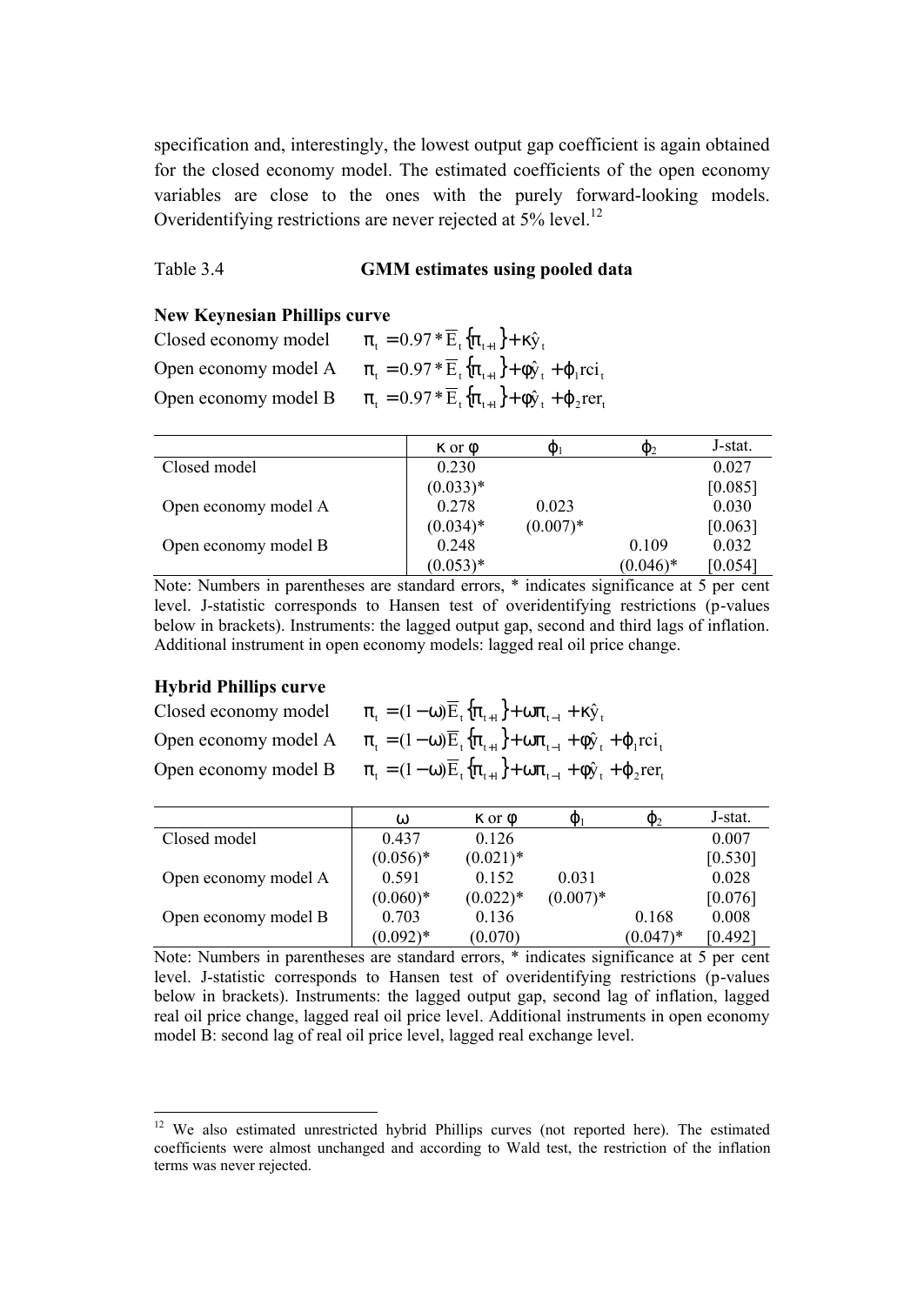Next, we repeated the estimations reported in table 3.4, this time with aggregated data. In this case inflation expectations were proxied by OECD forecasts and therefore, the estimation period was longer, from 1981 to 2006. In this case, the empirical performance of the purely forward-looking model was poor, probably due to sharply decreasing inflation in the 1980s.<sup>13</sup> Instead, the hybrid Phillips curve results are reasonable, as shown in table 3.5. The estimated coefficient for the lagged inflation rate varies between 0.5–0.6, which implies that backwardlooking expectations dominate slightly the inflation process. Again, the lowest output gap coefficient (0.1) is obtained for closed economy model and the estimated open economy coefficients are close to the ones obtained with corresponding pooled data. According to J-statistics, in none of the cases overidentifying restrictions are rejected at 5% level.

#### Table 3.5 **GMM estimates using aggregated data**

#### **Hybrid Phillips curve**

 $\overline{a}$ 

Closed economy model  $\qquad \pi_{t} = (1 - \omega) \overline{\mathrm{E}}_{t} \{ \pi_{t+1} \} + \omega \pi_{t-1} + \kappa \hat{\mathrm{y}}_{t}$ Open economy model A  $\pi_{\cdot} = (1 - \omega) \overline{\mathrm{E}}_{\cdot} \{\pi_{\cdot} \cdot \} + \omega \pi_{\cdot} + \phi \hat{\mathrm{y}}_{\cdot} + \phi_{\cdot} \text{rci}_{\cdot}$ Open economy model B  $\pi_{\cdot} = (1 - \omega) \overline{\mathrm{E}}_{\cdot} \{ \pi_{\cdot} \cdot \} + \omega \pi_{\cdot} + \phi \hat{\mathrm{y}}_{\cdot} + \phi_{\cdot} \text{ref.}$ 

|                      | ω           | $\kappa$ or $\phi$ | $\mathbf{\Phi}_1$ | $\varphi_2$ | J-stat. |
|----------------------|-------------|--------------------|-------------------|-------------|---------|
| Closed model         | 0.536       | 0.108              |                   |             | 0.171   |
|                      | $(0.051)^*$ | $(0.049)*$         |                   |             | [0.108] |
| Open economy model A | 0.487       | 0.276              | 0.019             |             | 0.106   |
|                      | $(0.057)*$  | $(0.074)*$         | $(0.006)*$        |             | [0.096] |
| Open economy model B | 0.615       | 0.383              |                   | 0.120       | 0.178   |
|                      | $(0.063)*$  | $(0.091)^*$        |                   | $(0.055)*$  | [0.202] |

Note: Numbers in parentheses are standard errors, \* indicates significance at 5 per cent level. J-statistic corresponds to Hansen test of overidentifying restrictions (p-values below in brackets). Instruments: the lagged output gap, second lag of inflation, lagged real oil price change, lagged real oil price level. Additional instruments in open economy model B: second lag of real oil price level, lagged real exchange level.

All in all, the results in tables 3.4 and 3.5 are quite robust across different data sets. They indicate that the open economy extension to the New Keynesian Phillips curve is warranted and its omission would not be accepted by the data. In all cases open economy variables are statistically significant, and therefore they improve the empirical relevance of the model. Even if we allow for a departure of expectations from rationality in the open economy framework, the purely

<sup>&</sup>lt;sup>13</sup> For the purely forward-looking models only in the case of model A, a reasonable output coefficient is obtained (not reported here). However, in all cases the estimated parameters for open economy variables are quite reasonable and close to the ones with pooled data. For the closed model overidentifying restrictions are rejected at the 5% level according to the Hansen test.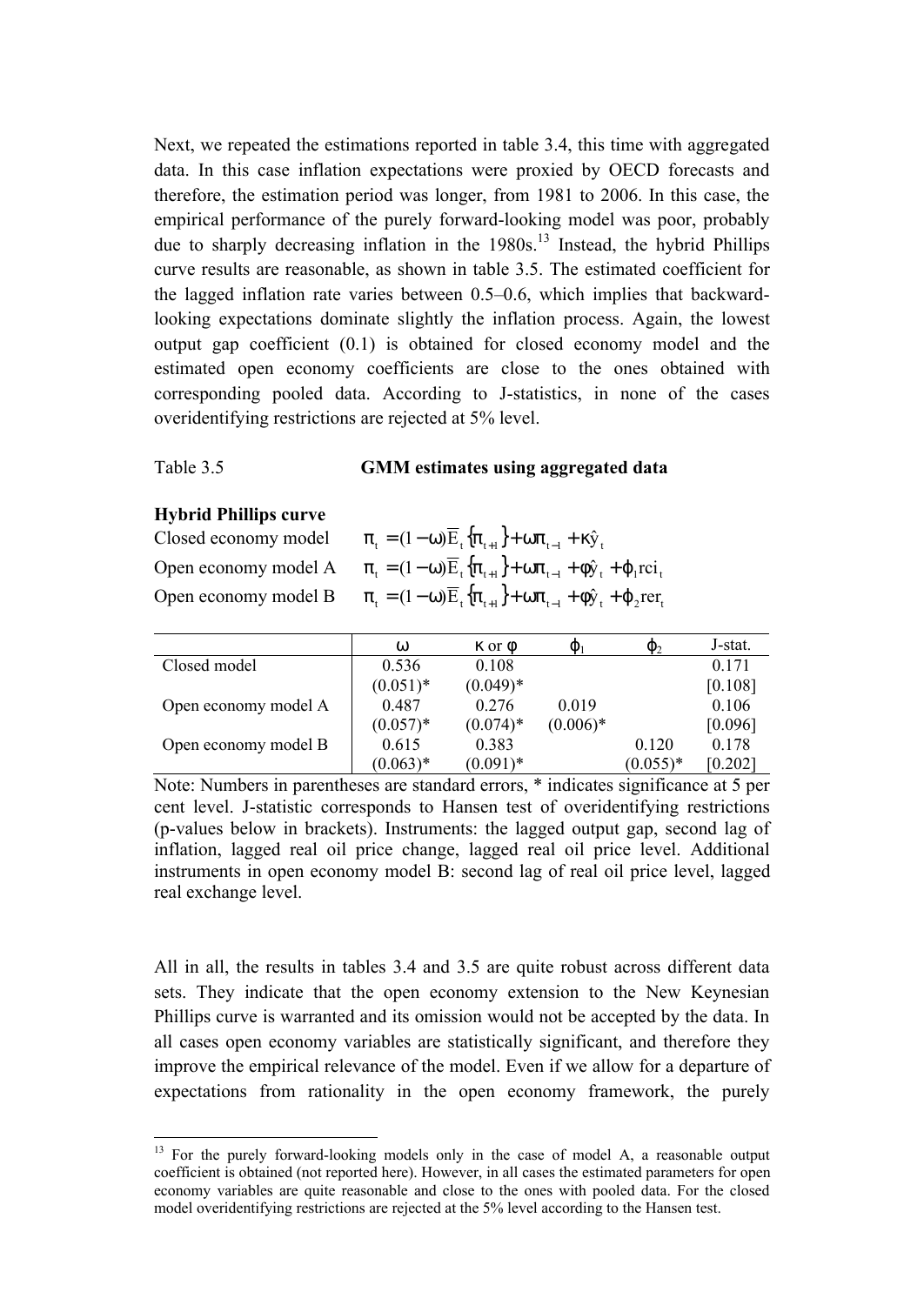forward-looking specification is not able capture the persistence in inflation dynamics properly. Thus, the hybrid model with the lagged inflation term seems to be needed in order to capture the inflation process properly. In Paloviita (2006), where directly measured expectations are used in the closed economy context, qualitatively similar results are obtained: the purely forward-looking model is outperformed by the hybrid specification.

Next, we wanted to consider, how critical the choice of the estimation method is in this context (see footnotes 9 and 10). For comparison, hybrid Phillips curve estimations were repeated using ordinary least squares. In this case, only the survey-based expectations were considered and the pooled sample was used. Least squares estimation is based on the assumption that all model variables are measured correctly and are thus not correlated with the error term of the model. Thus, when using least squares, we have to assume that possible measurement errors or simultaneity problems need not to be taken into account in empirical analysis. $14$ 

According to least squares estimates reported in Appendix 2, forward-looking expectations clearly dominate the euro area inflation process. In the corresponding GMM estimates, the relative weight of backward-looking expectations was clearly higher (see table 3.4). With both estimation methods the estimated output gap coefficients are almost the same. As reported in Appendix 2, the estimated open economy parameters are very close to each other (0.02 and 0.03). Overall, we can conclude that the least squares results support the validity GMM results reported above. The results of the analysis seem not to be due to any problems specific to the GMM method.

Finally, the timing of the expectations term was considered. Instead of using June information, December forecasts were collected from both sources and open economy Phillips curves were estimated with both data sets. As before, OECD measures were used with aggregated, and survey measures with pooled data. Results are reported in Appendix 3. In the case of aggregated data, when December survey information is used, slightly lower coefficients for the lagged inflation term and the output gap are obtained, but the estimated coefficients for the open economy variables are almost unchanged. When estimating the pooled data with December forecasts, we get again evidence of more backward-looking inflation dynamics. Broadly speaking, however, we can conclude that the empirical results seem to be qualitatively robust with respect to the timing of the expectations term.

The empirical relevance of the open economy Phillips curve specification based on imported intermediate goods is supported by several other studies also. For example, Kara and Nelson (2003) have examined UK inflation dynamics

 $\overline{a}$ 

<sup>&</sup>lt;sup>14</sup> Under rationality assumption, least squares is not an appropriate estimation method of the New Keynesian Phillips curve. However, it can be used with directly measured expectations, if certain assumptions are valid, as described in the text.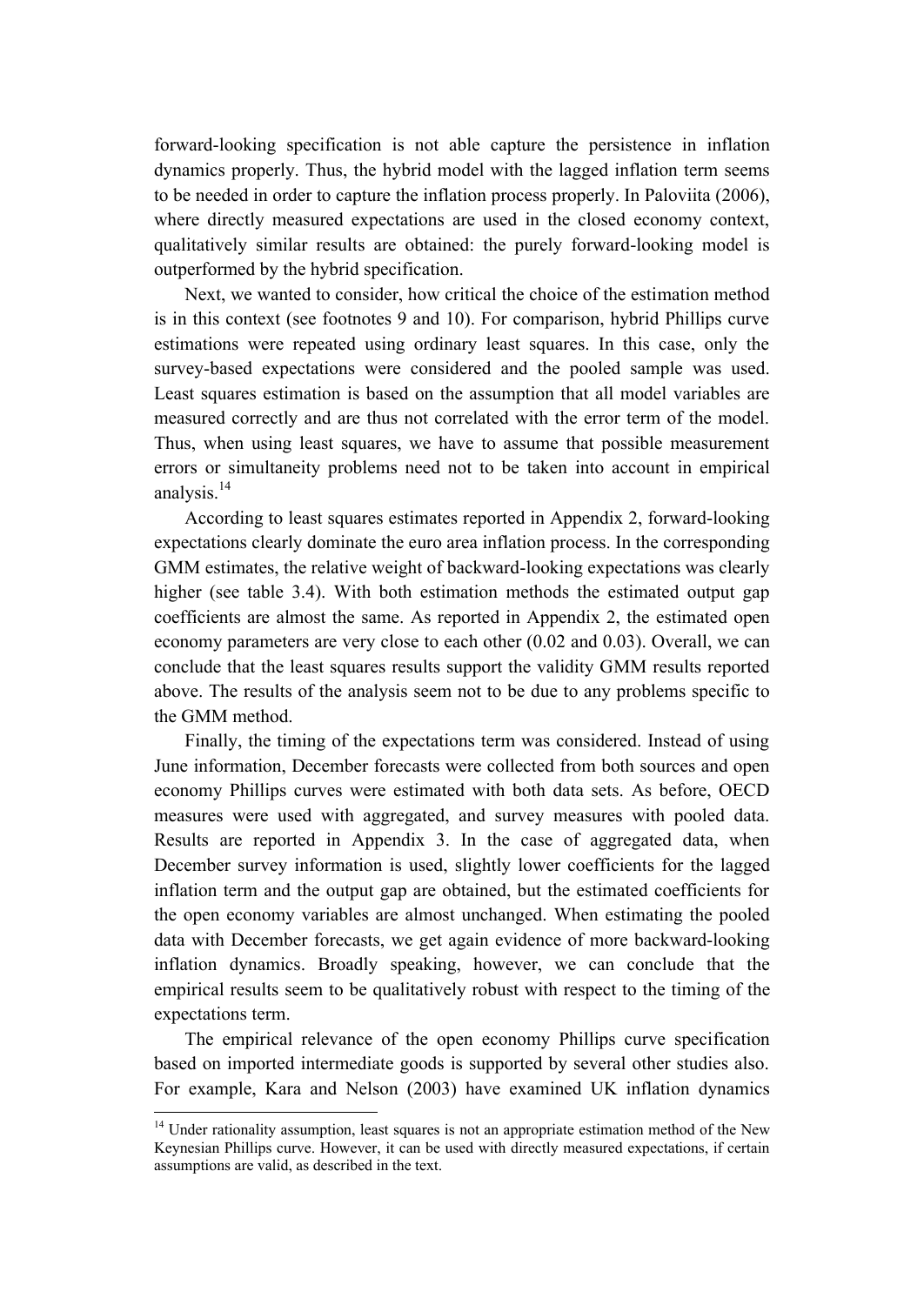since the mid-1960s by estimating several alternative specifications. They argue that if imports are treated as intermediate goods in the New Keynesian model, the best empirical fit is obtained. According to their view, the good performance of the imported intermediate goods specification is due to the fact that import prices are more closely related to exchange rate developments than final consumption goods prices. The same evidence can be found in Allsopp, Kara and Nelson (2006), who also argue that when analyzing the UK inflation process, it is appropriate to model imports as intermediate goods rather than final consumer goods.

Batini et al (2005) examine more complex open economy Phillips curves, where employment adjustment costs are included, variations in the equilibrium price markup are allowed (due to external competitive pressures) and the cost impact of changes in material input prices are accounted for. They provide evidence that inflation in the UK is explained both by changes in labor adjustment costs and by changes in relative prices of imported intermediate goods, including oil prices.

Lendvai (2005) has examined inflation dynamics in Hungary since 1995. According to her findings, the Hungarian inflation dynamics, which can be characterized by a history of relatively high inflation, can be reasonably well captured by the closed economy New Keynesian Phillips curve. However, it can also be described using the open economy specification, where imported goods are treated as intermediate goods. Lendvai (2005) argues that the imported final consumption goods specification is not supported by the data, however.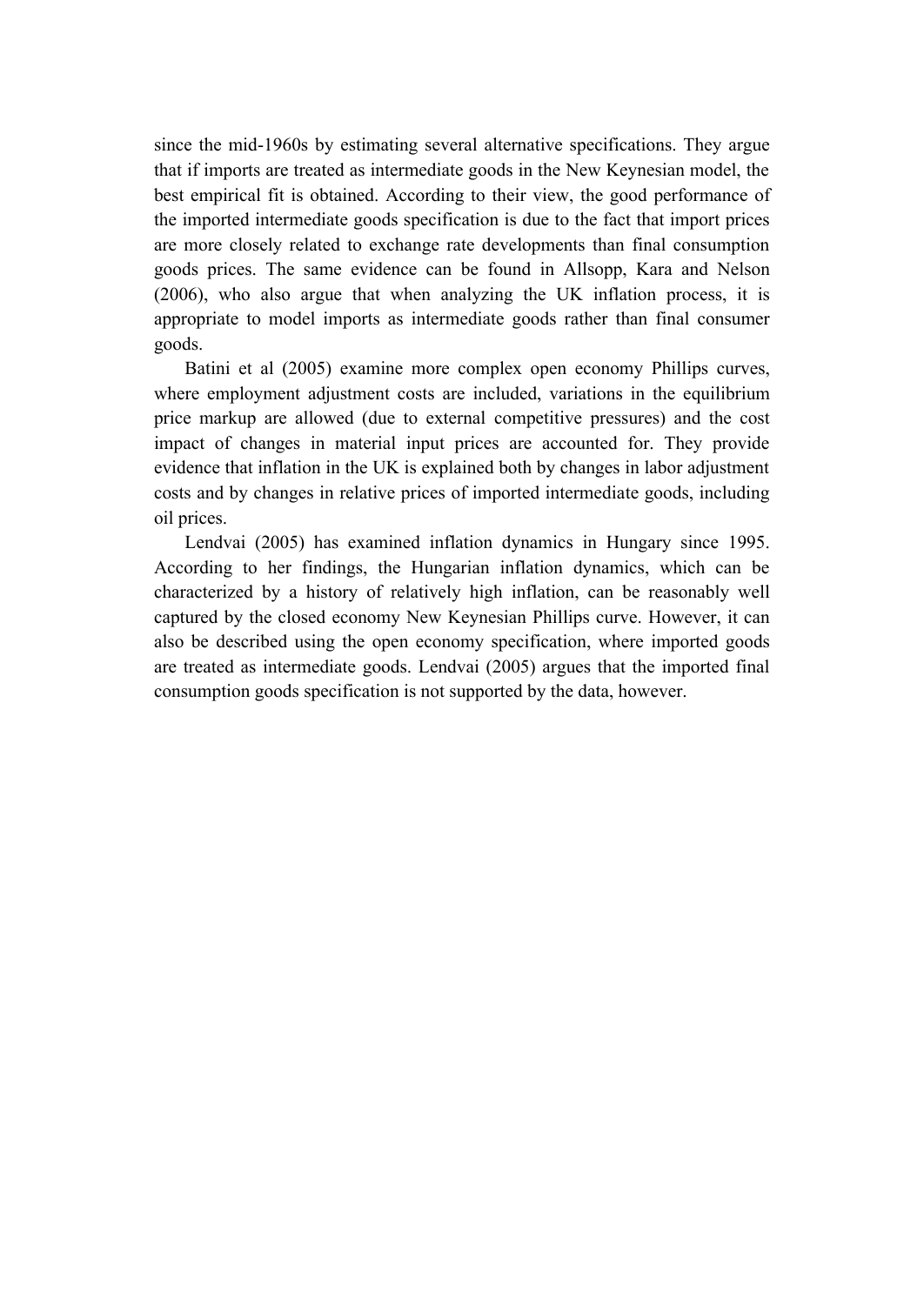### 4 Robustness analysis

#### Table 4.1 **Sub-period estimates**

| Open economy model A | $\omega$   |            | $\mathbf{\Phi}_1$ | J-stat. |
|----------------------|------------|------------|-------------------|---------|
| Whole sample         | 0.568      | 0.164      | 0.024             | 0.009   |
|                      | $(0.051)*$ | $(0.028)*$ | $(0.007)*$        | [0.249] |
| 1981-1993            | 0.584      | 0.187      | 0.018             | 0.014   |
|                      | $(0.057)*$ | $(0.046)*$ | (0.009)           | [0.337] |
| 1994-2006            | 0.460      | 0.115      | 0.030             | 0.005   |
|                      | $(0.042)*$ | $(0.036)*$ | $(0.007)*$        | [0.668] |
| F(3,306)             | 2.155      |            |                   |         |
| Probability          | 0.093      |            |                   |         |
|                      |            |            |                   |         |

Open economy model A  $\pi_{\cdot} = (1 - \omega) \overline{E} \{ \pi_{\cdot+1} \} + \omega \pi_{\cdot-1} + \phi \hat{y}_{\cdot} + \phi_1 \text{rci}_{\cdot}$ 

Open economy model B  $\pi_{\cdot} = (1 - \omega) \overline{E}_{\cdot} \{ \pi_{\cdot} \cdot \} + \omega \pi_{\cdot} + \phi \hat{y}_{\cdot} + \phi_{\cdot} \text{ref.}$ 

| Open economy model B | $\omega$   |             | $\mathbf{\Phi}_2$ | J-stat. |
|----------------------|------------|-------------|-------------------|---------|
| Whole sample         | 0.584      | 0.158       | 0.140             | 0.012   |
|                      | $(0.050)*$ | $(0.047)^*$ | $(0.044)*$        | [0.156] |
| 1981-1993            | 0.595      | 0.240       | 0.088             | 0.023   |
|                      | $(0.053)*$ | $(0.075)*$  | (0.055)           | [0.170] |
| 1994-2006            | 0.513      | $-0.052$    | 0.176             | 0.007   |
|                      | $(0.067)*$ | (0.096)     | $(0.057)*$        | [0.570] |
| F(3,306)             | 2.560      |             |                   |         |
| Probability          | 0.055      |             |                   |         |

Note: see table 3.4.

The full sample results of the previous section indicate that euro area inflation dynamics are better captured using open economy models. In addition, both in the closed and open economy models, the hybrid specifications are needed to model the dynamics of the inflation process accurately. Thus, inflation persistence cannot be properly captured with purely forward-looking models, even if possible persistence of expectations is taken into account by using direct expectations proxies. Qualitatively, the results seemed not to be sensitive to choice of the data sets or the choice of the open economy variable to be included in the New Keynesian model. Moreover, the estimation results are not much sensitive to the timing of the expectations term (mid-year or close-of-the-year information).

Next, we examine the general validity of the empirical results of the previous section in more detail. More specifically, we use the pooled (panel) data set with OECD inflation forecasts in order to investigate, whether the empirical fit of the Phillips relation in the open economy context is different in different policy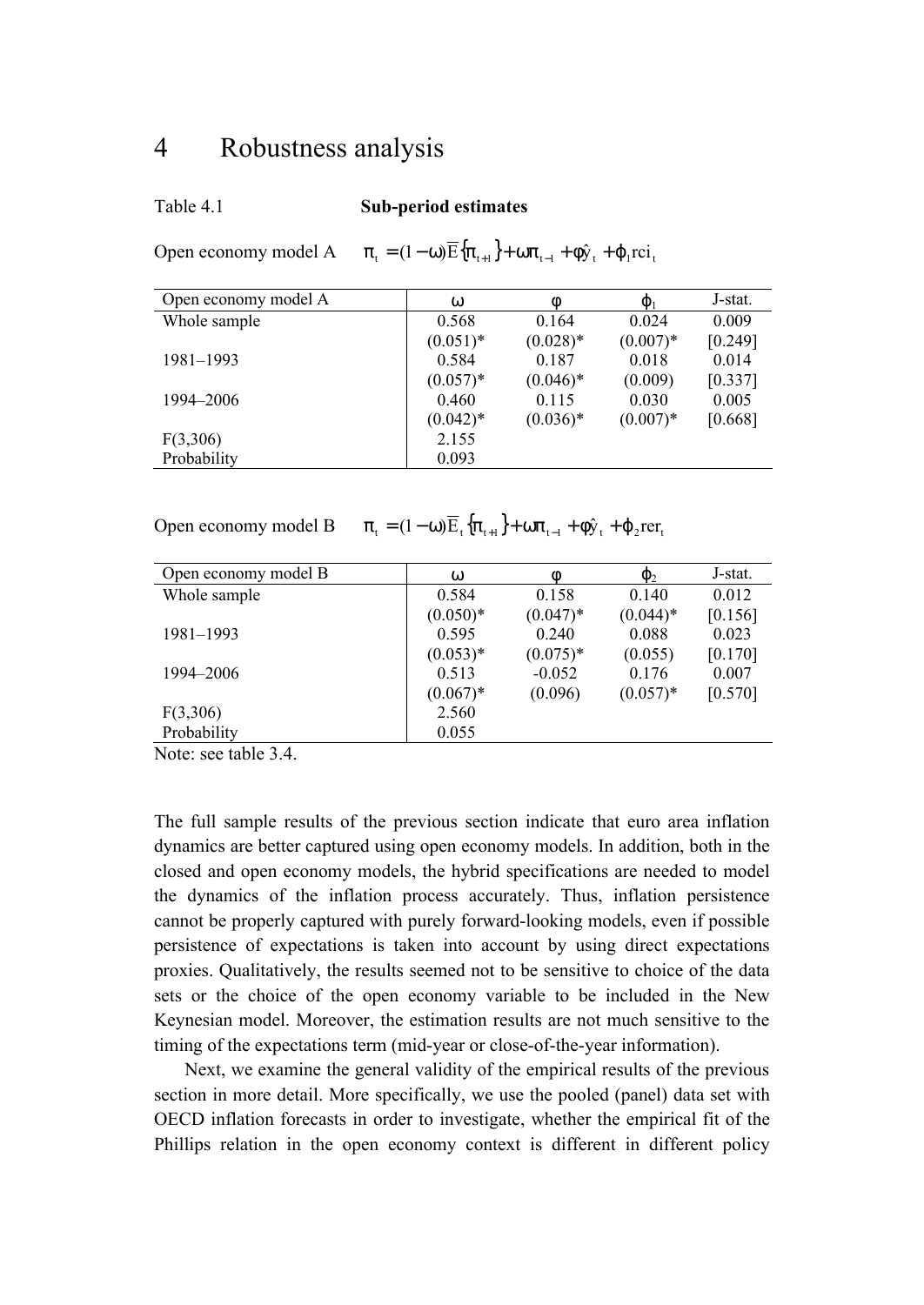regimes. We estimate open economy hybrid Phillips curves for the whole sample and for the periods 1981–1993 and 1994–2006. In the first sub-period, higher inflation rates were experienced and there was clearly more heterogeneity in price developments across euro area countries. The Chow test is used to analyze whether the same model is appropriate for different sub-samples.

Sub-period results are shown in table 4.1. Both models indicate that the euro area inflation process was more forward-looking in the second sub-period than in the first one. According to model A, forward-looking expectations dominated slightly the inflation process in 1994–2006, and in the case of model B, the estimated coefficient for the lagged inflation term was also very close to 0.5. Both open economy models provide evidence that euro area Phillips curve has become flatter in recent years. In the case of model B we even obtain a negative (but insignificant) output gap coefficient.<sup>15</sup> When using real price of commodity imports as a proxy for intermediate goods, the estimated open economy coefficient is almost unchanged across the two sub-periods. By contrast, for the real exchange rate a remarkably higher coefficient is obtained in the second subperiod (model B). The Hansen test led to rejection in none of the cases.

The Chow test results are also reported in table 4.1. Interestingly, they indicate that the same open economy model parameters apply to both sub-periods at conventional 5 per cent level significance. Thus, we get evidence that euro area inflation dynamics is properly captured in the whole sample, although price developments were quite different in the 1980s and after that. At the same time, the quantitative results are consistent with the view, also given in Paloviita (2006) in the closed economy context, that in recent years inflation expectations seem to have become more forward-looking in the euro area. Moreover, compared to the 1980s, the link between inflation and domestic demand has become weaker.

Also many other recent studies indicate that the relationship between inflation and domestic demand has weakened over time. For example, IMF (2006) investigates the Phillips curve in G7 countries and Australia and finds this evidence for many countries. The same can be found also in Pain et al (2006) for several OECD countries. Inflation in 16 industrial countries is analyzed in Borio and Filardo (2007) since the beginning of the 1980s and 11 industrial countries are examined in Ihrig et al (2007) since the late 1970s. Both of these studies, and also Paloviita (2006), confirm the view that in recent years the slope coefficient of the Phillips curve has become smaller.

Due to heterogeneity in inflation history the across euro area countries, we finally examined, whether inflation dynamics are different in high and low inflation countries. The countries in the sample were divided into two groups: high inflation countries (Finland, France, Greece, Ireland, Italy, Portugal and Spain) and low inflation countries (Austria, Belgium, Germany, Luxembourg and Netherlands). Again pooled data and OECD inflation forecasts were used and

 $\overline{a}$ 

<sup>&</sup>lt;sup>15</sup> If lagged real oil price change is removed from the instrument set, a positive coefficient for the output gap is obtained in this case.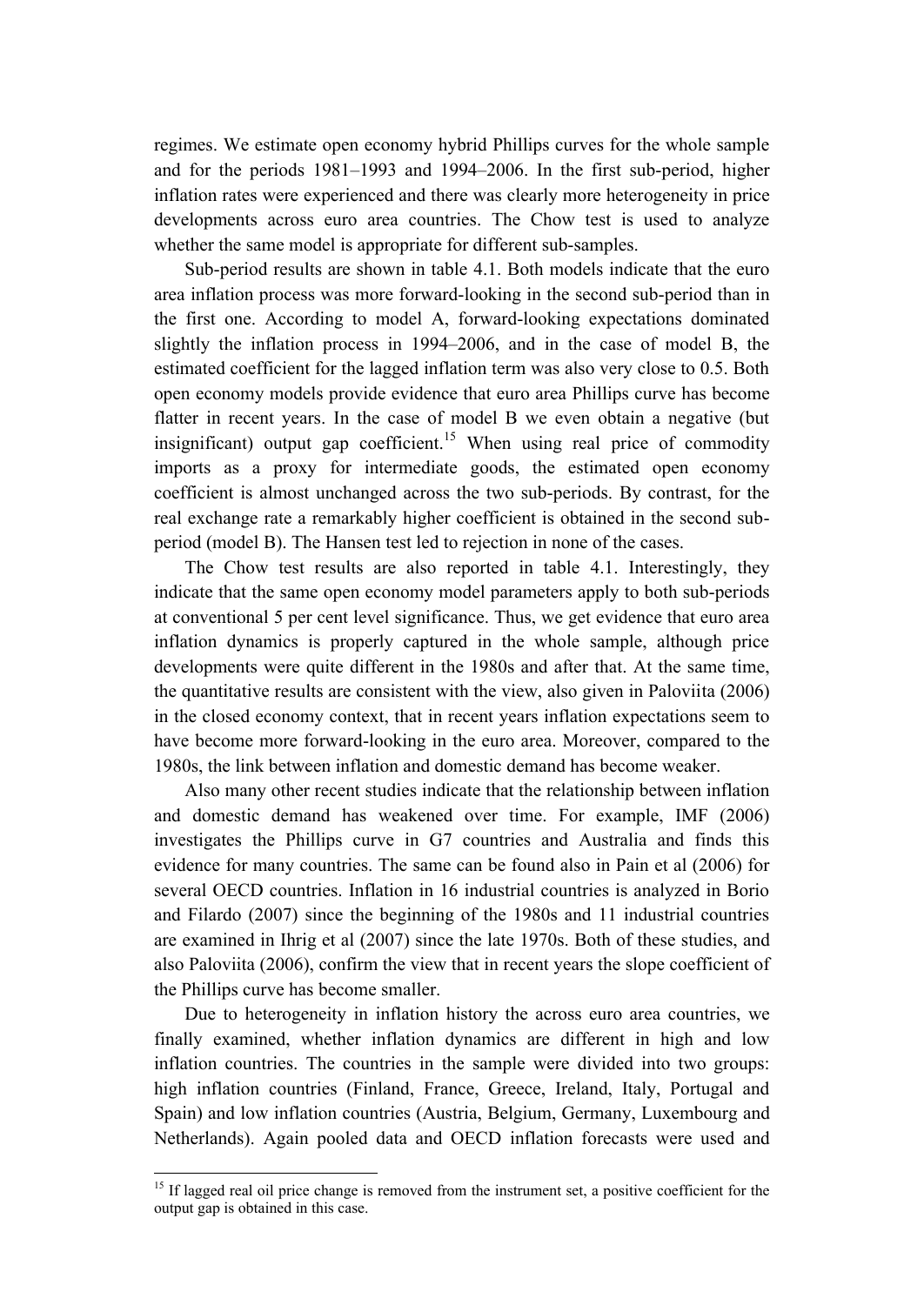hybrid Phillips curves were estimated since 1981. As reported in table 4.2, we obtained reasonable results for both country groups with both models. Results of both models in table 4.2 indicate that forward-looking expectations dominate the inflation process in the whole sample (1981–2006), when low inflation countries are considered. The other coefficients are almost the same for both country groups, when model A with real price of commodity imports is examined. By contrast, with model B based on the real exchange rate we get clearly lower coefficient for the output gap and the open economy coefficients in the case of low inflation countries. In table 4.2 overidentifying restrictions were never rejected. The dominance of forward-looking expectations for low inflation euro area countries is also found in Paloviita (2006) in the closed economy context. According to the Chow test, however, the same model is appropriate for both county groups, so the open economy version of the New Keynesian Phillips curve is generally valid, in a statistical sense, despite the differences in point estimates discussed above.

#### Table 4.2 **Robustness analysis: GMM estimates for high inflation and low inflation countries**

| Open economy model A     | $\omega$   |             | $\mathbf{\Phi}_1$ | J-stat. |
|--------------------------|------------|-------------|-------------------|---------|
| High inflation countries | 0.576      | 0.156       | 0.029             | 0.013   |
|                          | $(0.055)*$ | $(0.036)*$  | $(0.008)*$        | [0.315] |
| Low inflation countries  | 0.399      | 0.179       | 0.018             | 0.018   |
|                          | $(0.109)*$ | $(0.046)^*$ | (0.010)           | [0.312] |
| F(3,306)                 | $-0.260$   |             |                   |         |
| Probability              |            |             |                   |         |

Open economy model A  $\pi_{\tau} = (1 - \omega) \overline{E}_{\tau} \{\pi_{\tau+1}\} + \omega \pi_{\tau-1} + \phi \hat{v}_{\tau} + \phi_1 \text{rci}_{\tau}$ 

Open economy model B  $\pi_{\cdot} = (1 - \omega) \overline{E}_{\cdot} \{ \pi_{\cdot} \cdot \} + \omega \pi_{\cdot} + \phi \hat{y}_{\cdot} + \phi_{\cdot} \text{ref.}$ 

| Open economy model B     | $\omega$   |             | $\Phi_2$   | J-stat. |
|--------------------------|------------|-------------|------------|---------|
| High inflation countries | 0.588      | 0.180       | 0.159      | 0.021   |
|                          | $(0.053)*$ | $(0.063)*$  | $(0.059)*$ | [0.144] |
| Low inflation countries  | 0.427      | 0.132       | 0.101      | 0.021   |
|                          | $(0.119)*$ | $(0.061)^*$ | (0.056)    | [0.258] |
| F(3,306)                 | 1.017      |             |            |         |
| Probability              | 0.386      |             |            |         |
|                          |            |             |            |         |

Note: see tables 3.4.

Overall, the robustness analysis in this section gives weak evidence that in recent years the euro area inflation process has become more forward-looking and the Phillips curve has flattened. Statistically speaking, with conventional levels of significance, this change is not sharp enough to invalidate the applicability of a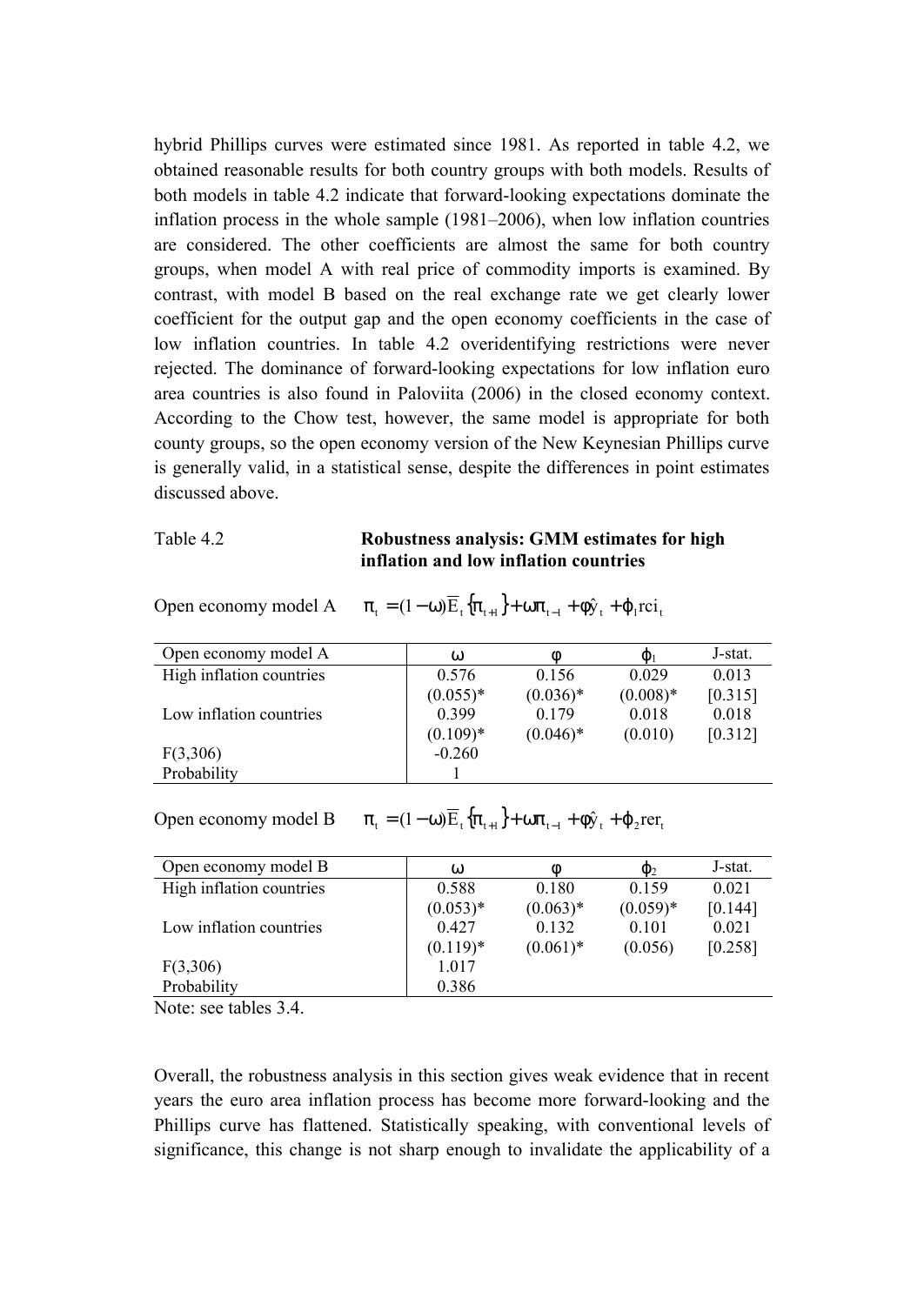single model to describe the data throughout the period. Moreover, in the whole sample, in those countries, were inflation has been quite low and stable all the time, forward-looking expectations seems to have dominated inflation dynamics all along.

### 5 Concluding remarks

In recent years, New Keynesian Phillips curves have been intensively applied and tested in macroeconomic research and monetary policy analysis. However, how expectations are actually formed, and how to model openness accurately are still unresolved questions. Various assumptions of expectations formation have been analyzed and different open economy extensions of New Keynesian models have been proposed.

In this study we analyze euro area inflation dynamics by estimating open economy New Keynesian Phillips curves based on the assumption that all foreign imported goods are used as inputs in production. All consumer goods are assumed to be produced domestically using labor inputs and imported inputs. Moreover, exchange rates affect inflation only through real marginal costs, as there is no direct channel in the model from exchange rates to domestic inflation. In our estimations, intermediate goods are proxied by the real price of commodity imports or the real exchange rate level. Consensus Economics survey data and OECD forecasts are used to proxy inflation expectations. The focus of this study is to analyze, whether open economy extensions improve the empirical fit of the New Keynesian Phillips curve. Moreover, forward-looking features of the inflation process and the link between inflation and domestic demand are considered.

We find evidence that the empirical relevance of the original closed economy version of the New Keynesian Phillips curve is significantly improved, when the specification is extended to the open economy framework under the assumption that imports can be treated as intermediate goods. Moreover, in the open economy context, the hybrid specification with the backward-looking lagged inflation rate is needed in order to capture inflation dynamics properly. The empirical results are robust with respect to the chosen proxy for inflation expectations (a surveybased measure or the OECD forecast) and to the data set, aggregated or pooled. The evidence is also not sensitive to the timing of the expectations term (June/December forecasts). We get some, albeit weak, evidence that in the recent years of low and stable inflation, euro area inflation dynamics has become more forward-looking and the link between inflation and domestic demand has flattened, since the euro area Phillips curve has flattened. On the other hand, the inflation process seems to have been more forward-looking in those euro area countries, which have experienced lower inflation already since the beginning of the 1980s. However, and despite these patterns in the point estimates of the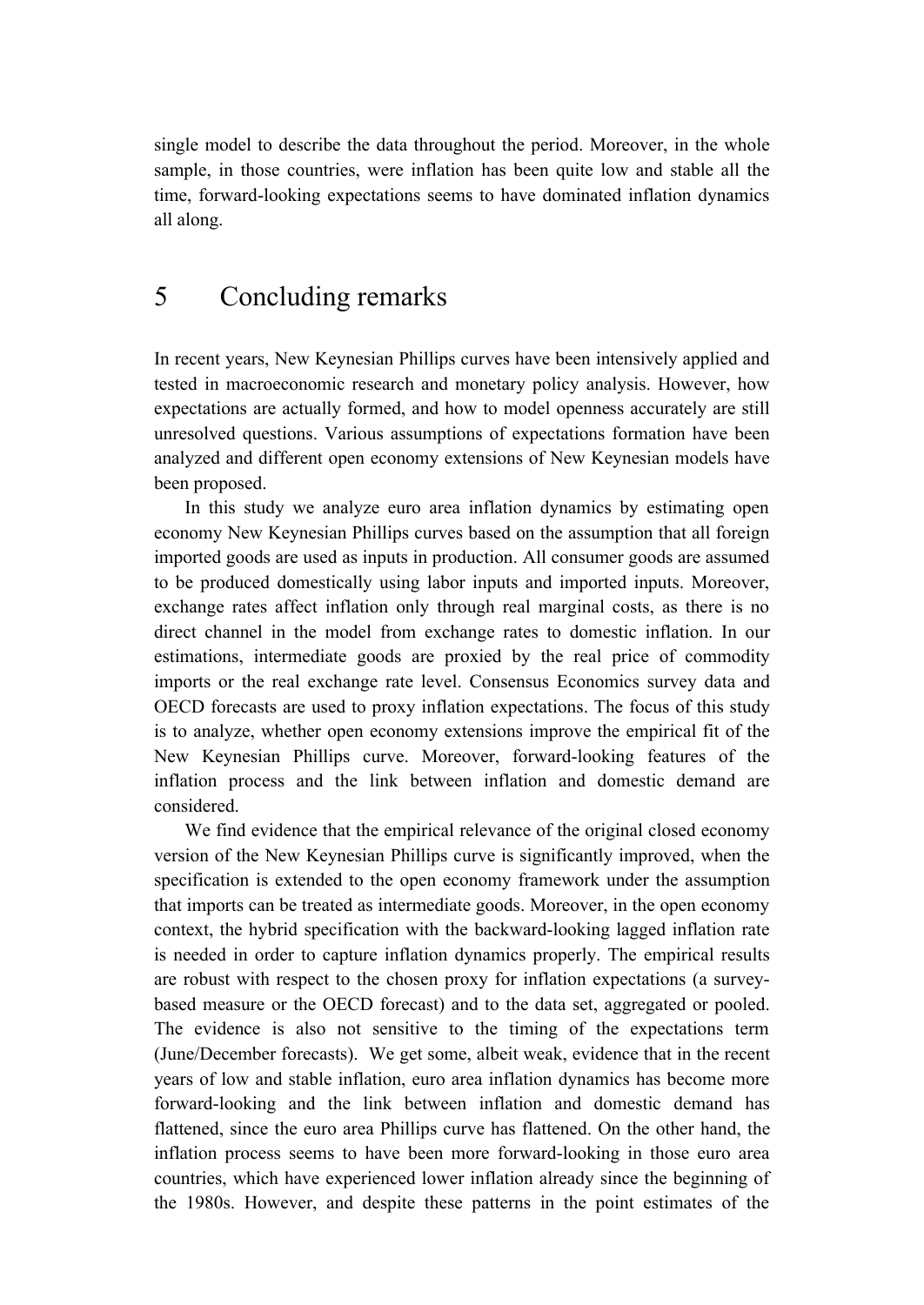various parameters, the formal Chow test cannot reject the hypothesis that the same model is actually appropriate for the whole sample, which covers different inflation regimes (high inflation rates in the 1980s and low inflation rates in recent years).

When conducting monetary policy, central banks need to understand dynamics and determinants of inflation. Among other things, forward-looking features of the inflation process and the effects of foreign shocks (for example energy and food price shocks) on domestic inflation must be carefully analyzed. The appropriate response of monetary policy to shocks depends on the degree, to which the effects of shocks on inflation are persistent. It also depends on the way, how inflation is linked to domestic demand conditions and how the exchange rate and inflation are related. If monetary policy is credible and inflation expectations are successfully anchored, the central bank can ensure that actual inflation is closely related to the monetary policy inflation target in the medium term. Overall, better structural models, which capture expectations dynamics and the open economy aspects of the inflation process accurately, are needed in monetary policy analysis. Recently, due to globalization and the highly volatile commodity prices, maintaining a deep understanding of inflation dynamics in the open economy context has become even more challenging for central banks.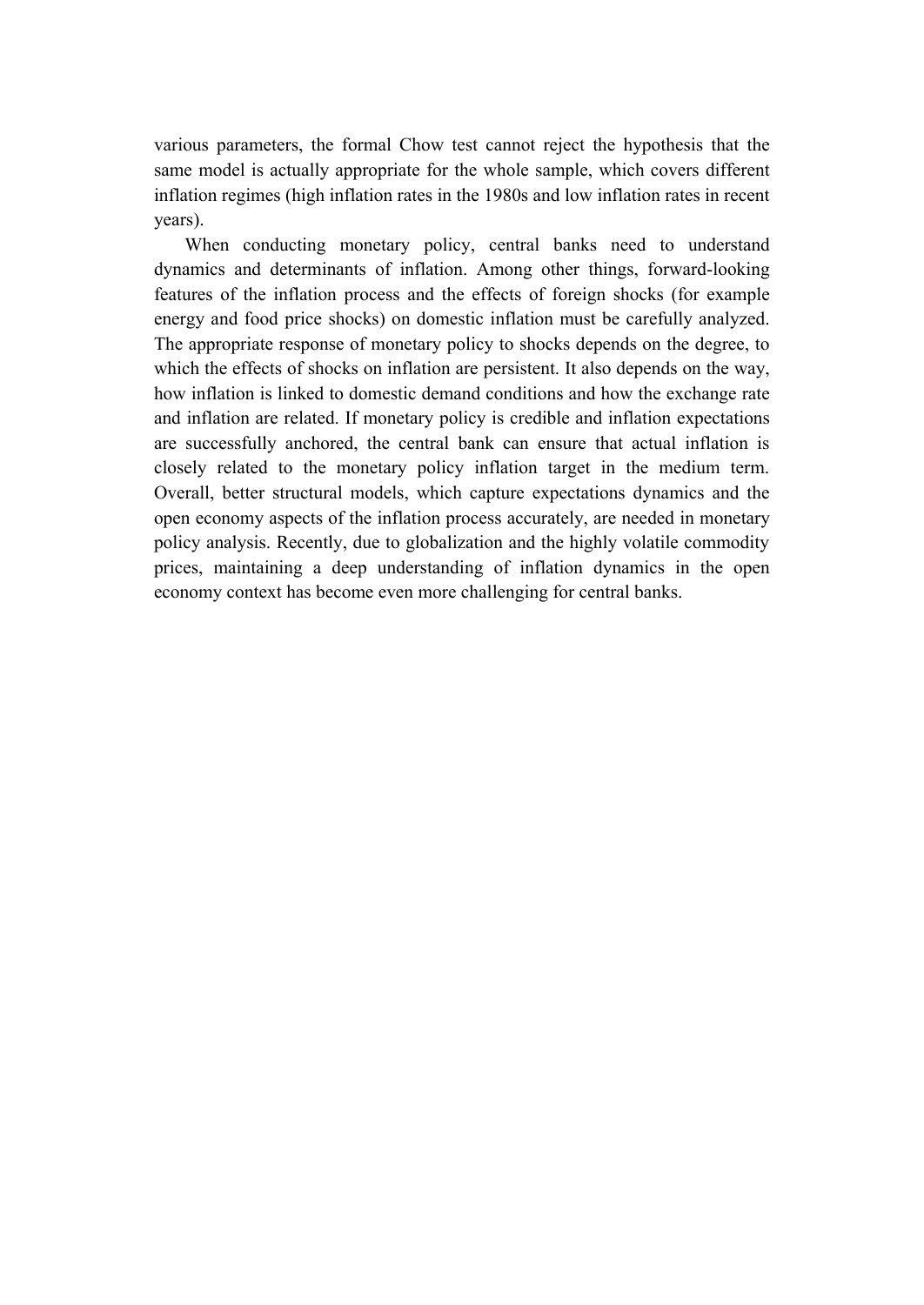### References

- Adam, K (2007) **Optimal Monetary Policy with Imperfect Common Knowledge.** Forthcoming in Journal of Monetary Economics.
- Adam, K Padula, M (2003) **Inflation dynamics and subjective expectations in the United States.** European Central Bank Working Paper Series, No. 222.
- Allsopp, C Kara, A Nelson, E (2006) **United Kingdom inflation targeting and the exchange rate.** The Economic Journal 116: 232–244.
- Batini, N Jackson, B Nickell, S (2005) **An Open-Economy New Keynesian Phillips Curve for the U.K.** Journal of Monetary Economics 52, 1061–1071.
- Borio, C Filardo, A (2007) **Globalisation and Inflation: New Cross-Country Evidence on the Global Determinants of Domestic Inflation.** BIS Working Papers, No 227.
- Branch, W A (2004) **The Theory of Rationally Heterogeneous Expectations: Evidence from Survey Data on Inflation Expectations.** The Economic Journal, 114, 592–621.
- Calvo, G A (1983) **Staggered prices in a utility-maximizing framework.** Journal of Monetary Economics 12: 383–398.
- Carroll, C D (2001) **The Epidemiology of Macroeconomic Expectations.** NBER Working Paper No. 8695.
- Engle, R F Granger, C W (1987) **Co-Integration and Error-Correction: Representation, Estimation, and Testing.** Econometrica, Vol. 55, 251–276.
- Evans, G W Honkapohja, S (2001) **Learning and Expectations in Macroeconomics.** Princeton University Press.
- Evans, G W Honkapohja, S (2003) **Adaptive Learning and Monetary Policy Design.** Journal of Money, Credit and Banking 35, 1045–1072.
- Fuhrer, J C Moore, G R Schuh, S (1995) **Estimating the Linear-Quadratic inventory model: Maximum Likelihood versus Generalized Method of Moments.** Journal of Monetary Economics 35, 115–158.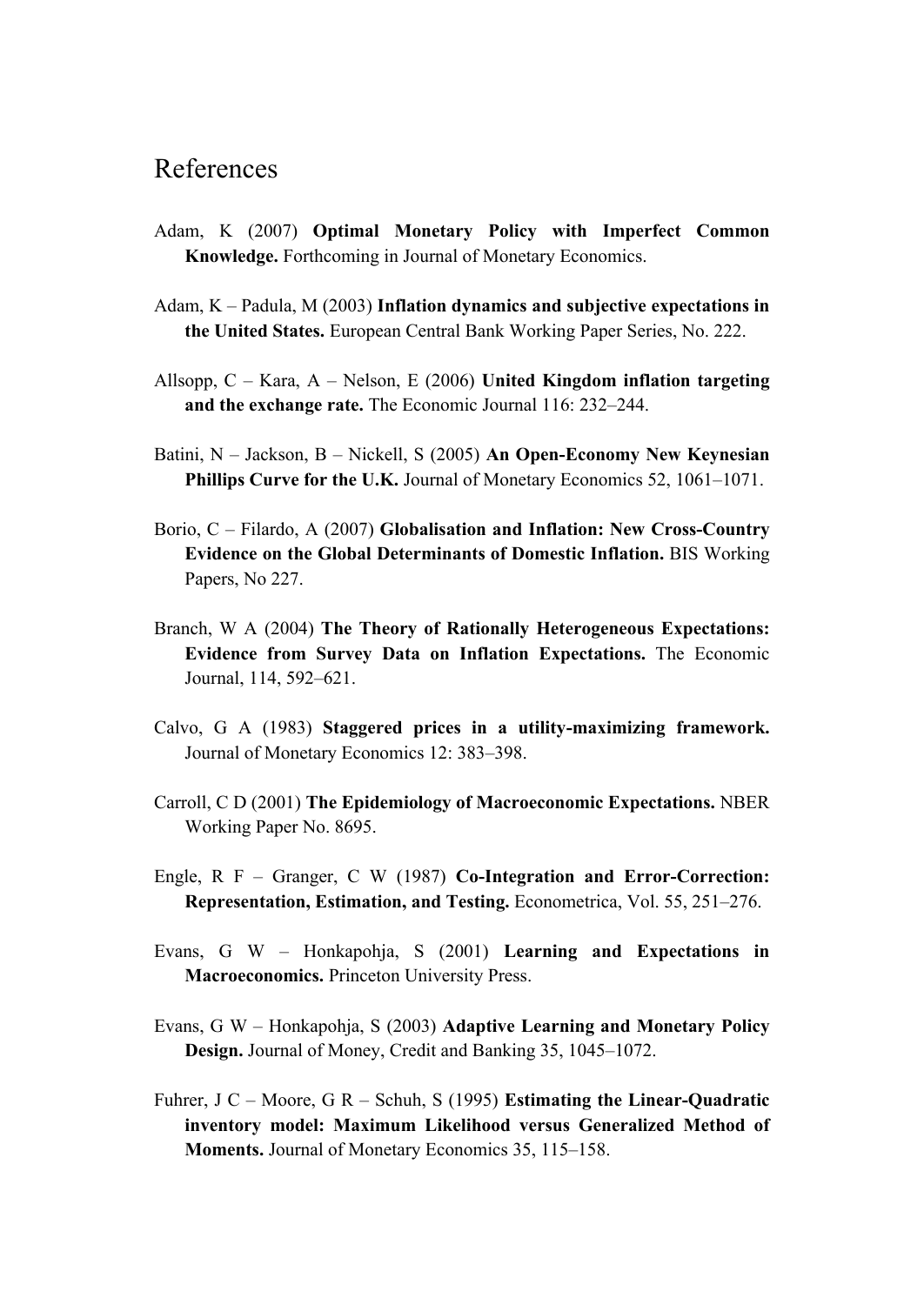- Galí, J Gertler, M (1999) **Inflation dynamics: A structural econometric analysis.** Journal of Monetary Economics 44: 195–222.
- Galí, J Gertler, M López-Salido, J D (2001) **European inflation dynamics.** European Economic Review 45: 1237–1270.
- Galí, J Monacelli, T (2005) **Monetary Policy and Exchange Rate Volatility in a Small Open Economy.** Review of Economic Studies 72, 707–734.
- Ihrig, J Kamin, S B Lindner, D Marquez, J (2007) **Some Simple Tests of the Globalization and Inflation Hypothesis.** Board of Governors of the Federal Reserve System, International Discussion Papers, No. 891.
- IMF (2006) **How Has Globalization Affected Inflation?** Chapter III, World Economic Outlook, April, International Monetary Fund, Washington.
- Kara, A Nelson, E (2003) **The exchange rate and inflation in the UK.** Scottish Journal of Politucal Economy 50, 585–608.
- Leith, C Malley, J (2007) **Estimated Open Economy New Keynesian Phillips Curves for G7.** Open Economies Review 18, 405–426.
- Lendvai, J (2005) **Hungarian Inflation Dynamics.** Magyar Nemzeti Bank (The Central Bank of Hungary) MNB Occasional Paper No. 46.
- Ma, A (2002) **GMM estimation of the New Keynesian Phillips curve.** Economic Letters 76, 411–417.
- Mankiw, N G Reis, R (2001) **Sticky Information: A Model of Monetary Non-Neutrality and Structural Slumps.** NBER Working Paper No. 8614.
- Mankiw, N G Reis, R (2002) **Sticky Information versus Sticky Prices: A Proposal to Replace the New Keynesian Phillips Curve.** Quarterly Journal of Economics, Vol. 117 (4), 1295–1328.
- Mavroeidis, S (2005) **Identification issues in forward-looking models estimated by GMM, with an application to the Phillips curve.** Journal of Money Credit and Banking, Vol. 37 number 3, 421–448.
- McCallum, B Nelson, E (1999) **Nominal income targeting in an openeconomy optimizing model.** Journal of Monetary Economics 43, 553–578.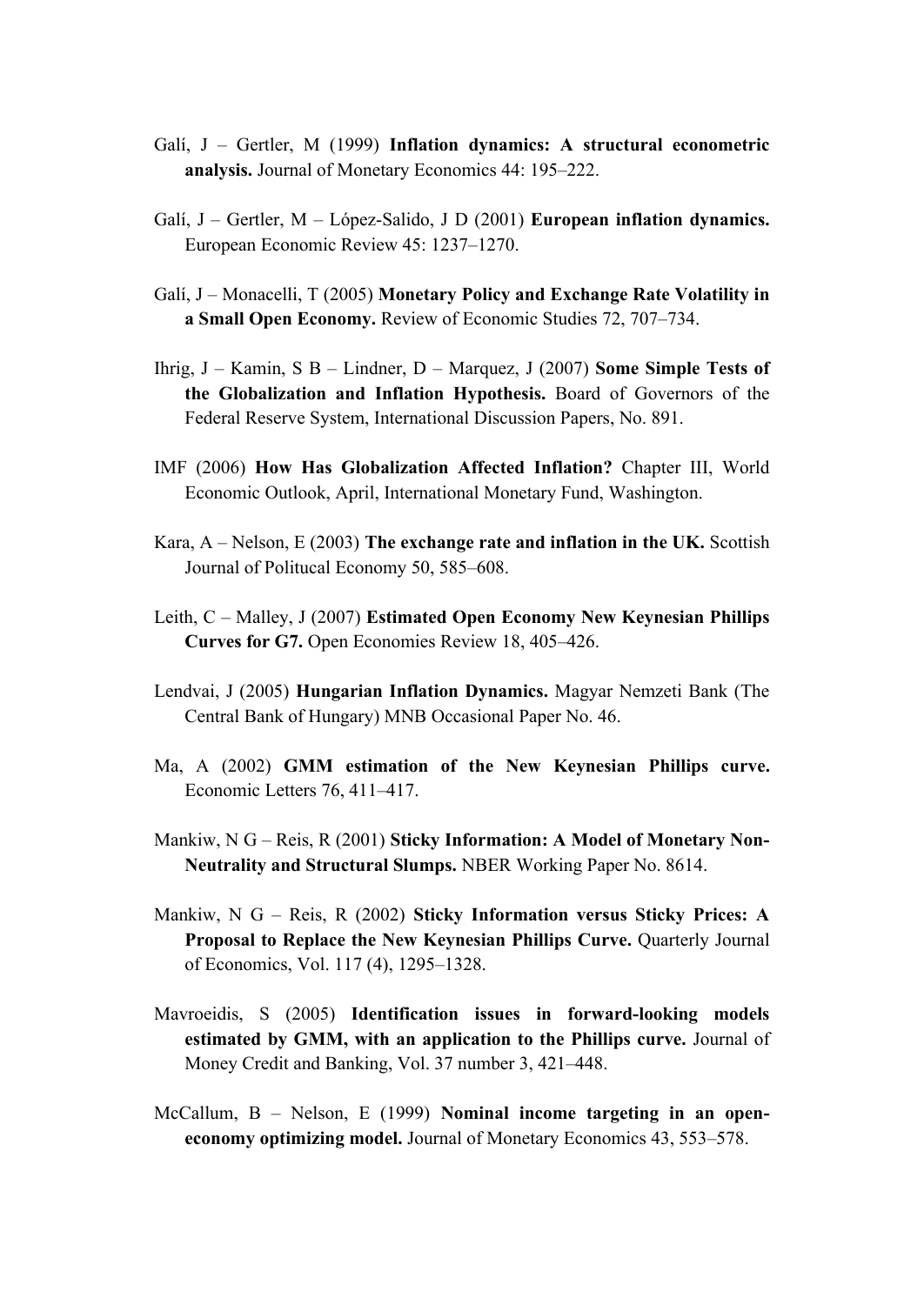- McCallum, B Nelson, E (2000) **Monetary policy for an open economy: an alternative framework with optimizing agents and sticky prices.** Oxford Review of Economic Policy 16, 74–91.
- Milani, F (2007) **Expectations, Learning and Macroeconomic Persistence.** Forthcoming in Journal of Monetary Economics.
- Neiss, K S Nelson, E (2005) **Inflation dynamics, marginal cost, and the output gap: Evidence from three countries.** Forthcoming Journal of Money, Credit, and Banking, Vol. 37, 1019−1045.
- Pain, N Koske, I Sollie, M (2006) **Globalisation and Inflation in the OECD Economies.** Economics Department Working Papers No. 524, OECD, Paris.
- Paloviita, M (2006) **Inflation dynamics in the euro area and the role of expectations.** Empirical Economics, Vol. 31 (4), 847–860.
- Paloviita, M (2007a) **Comparing alternative Phillips curve specifications: European results with survey-based expectations.** Forthcoming in Applied Economics.
- Paloviita, M (2007b) **Estimating a small DSGE model under rational and measured expectations: some comparisons.** Bank of Finland Research Discussion Papers, No. 14/2007.
- Paloviita, M Mayes, D G (2005) **The use of real time infomation in Phillips curve relationships for the euro area.** The North American Journal of Economics and Finance 16, 415–434.
- Rotemberg, J (1982) **Monopolistic Price Adjustment and Aggregate Output.** Review of Economic Studies, Vol. 49, No. 158: 517–531.
- Rudd, J Whelan, K (2002) **Should monetary policy target labor's share of income?** Federal Reserve Board, Div. of Research and Statistics.
- Rumler, F (2007) **Estimates of the Open Economy Phillips curve for Euro Area Countries.** Open Economics Review 18, 427–451.
- Sbordone, A M (2002) **Prices and unit labor costs: A new test of price stickiness.** Journal of Monetary Economics, 49: 265–292.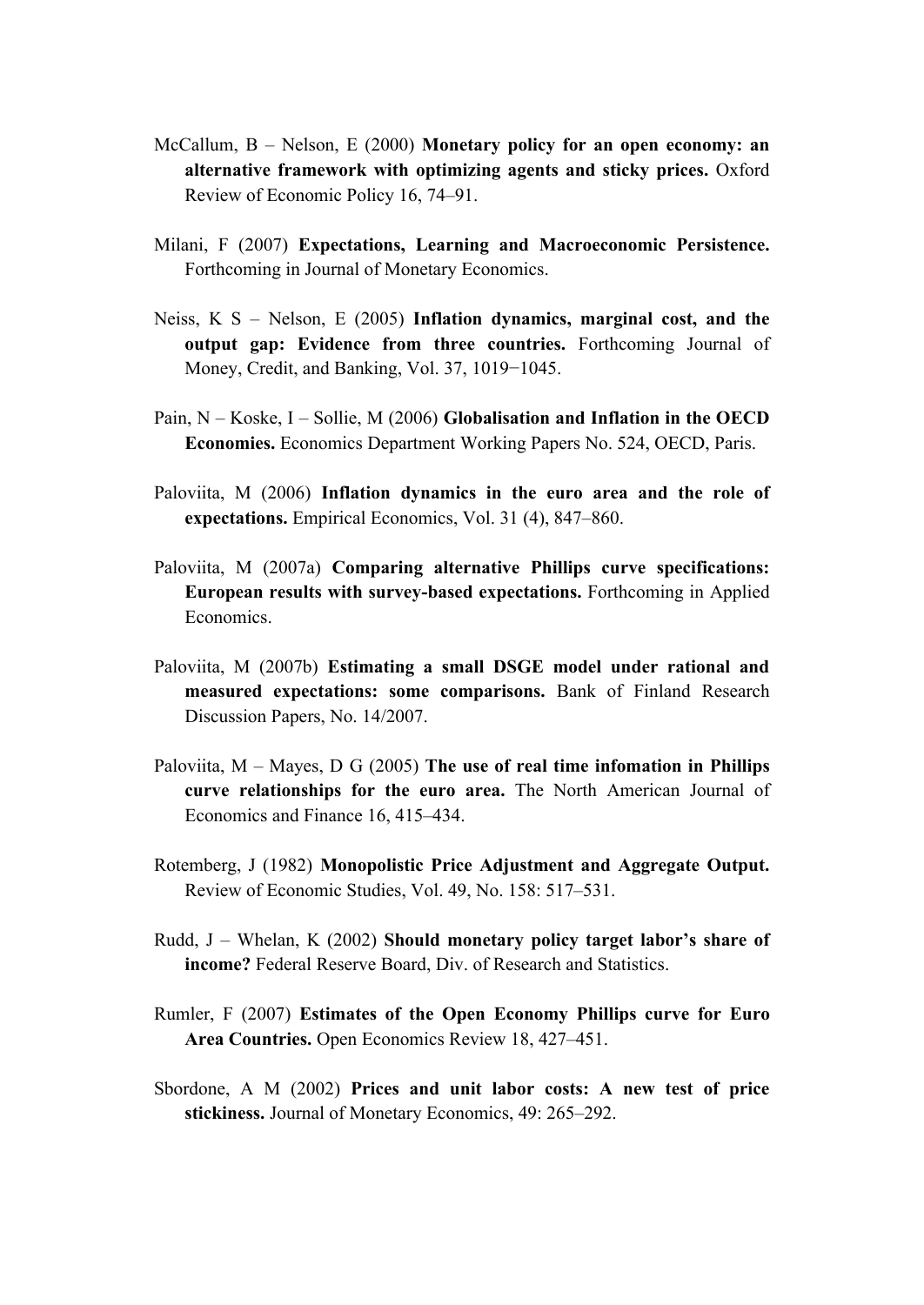- Sondergaard, L (2003) **Essays on Inflation Dynamics.** A Dissertation submitted to the Faculty of the Graduate School of Arts and Sciences of Georgetown University.
- Woodford, M (2002) **Imperfect Common Knowledge and the Effects of Monetary Policy.** In P Aghion, R Frydman, J Stigliz and M Woodford (eds.). Knowledge, Information, and Expectations in Modern Macroeconomics: In Honor of Edmund S. Phelps, Princeton: Princeton University Press.
- Woodford, M (2007) **Interpreting Inflation Persistence: Comments on ´Quantitative Evidence on Price Determination´.** Journal of Money, Credit, and Banking 39 (Supplement), 203–210.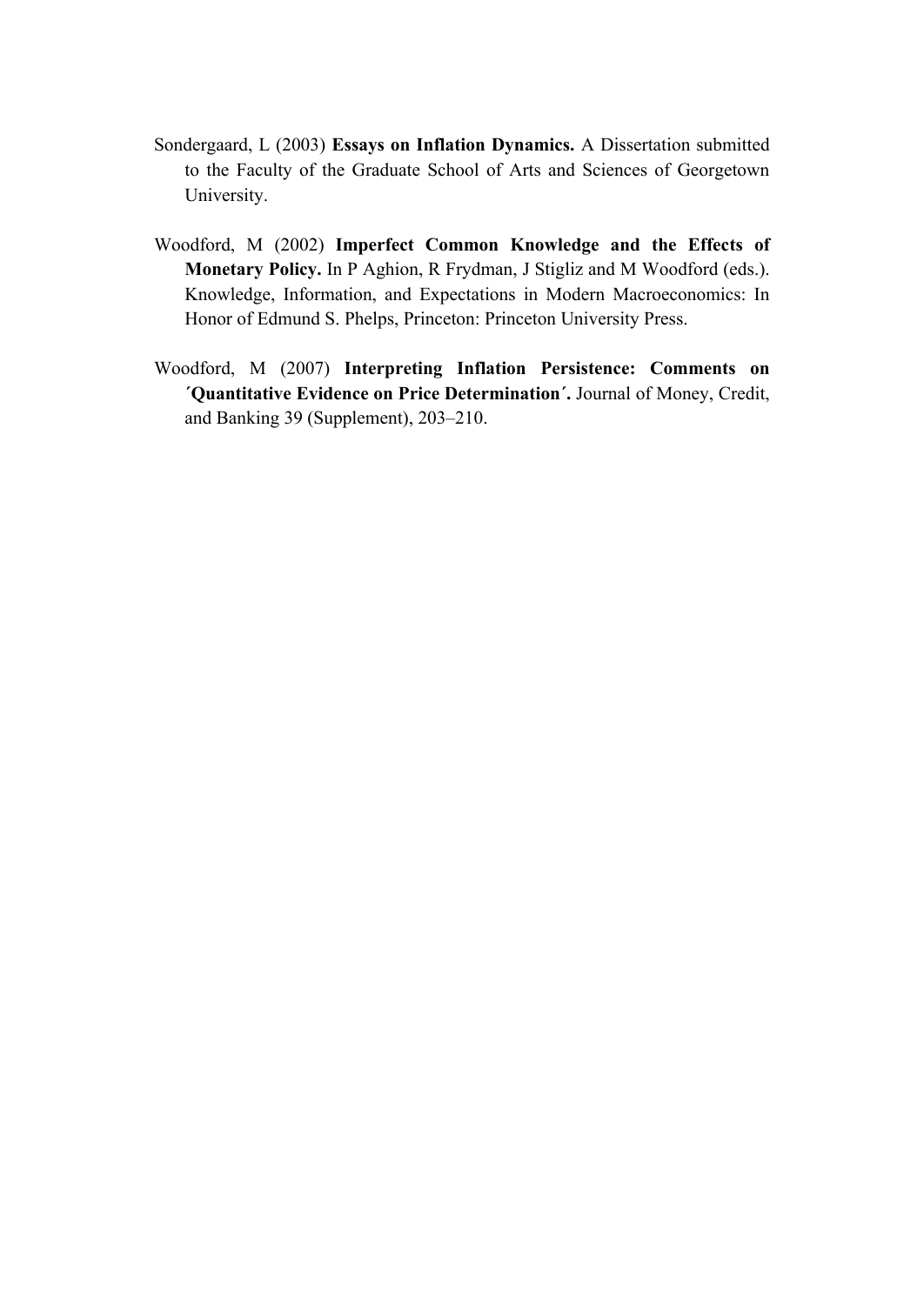# Appendix 1

### Efficiency tests

$$
\pi^*_t-\pi_t=\gamma_0+\gamma_i\sum_{i=1}^j\pi_{t-i},
$$

where 
$$
j = 2
$$
 or 3.

|                                  | <b>Wald test</b> | Probability |             |             |             |             |
|----------------------------------|------------------|-------------|-------------|-------------|-------------|-------------|
| Pooled data, Consensus Economics |                  |             |             |             |             |             |
| Two lags of actual inflation     | $F = 10.227$     | (0.0000)    |             |             |             |             |
| Three lags of actual inflation   | $F = 14.461$     | (0.0000)    |             |             |             |             |
| Pooled data, OECD forecast       | Whole sample     |             | 1981-1993   | Probability | 1994-2006   | Probability |
| Two lags of actual inflation     | $F = 8.626$      | (0.0000)    | $F = 6.021$ | (0.0007)    | F=7.890     | (0.0001)    |
| Three lags of actual inflation   | $F = 7.646$      | (0.0000)    | $F = 4.862$ | (0.0010)    | $F = 8.629$ | (0.0000)    |
| Aggregated data, OECD forecast   |                  |             |             |             |             |             |
| Two lags of actual inflation     | $F = 4.070$      | (0.0192)    |             |             |             |             |
| Three lags of actual inflation   | $F = 3.345$      | (0.0287)    |             |             |             |             |

$$
\pi^*_t - \pi_t = \mu_0 + \mu_m \sum_{m=l}^n X^m_{t-l},
$$

where  $n=2$  or 3.

| <b>Wald test</b> | Probability |             |             |             |             |
|------------------|-------------|-------------|-------------|-------------|-------------|
|                  |             |             |             |             |             |
| $F = 10.576$     | (0.0000)    |             |             |             |             |
| $F = 6.281$      | (0.0001)    |             |             |             |             |
| Whole sample     |             | 1981-1993   | Probability | 1994-2006   | Probability |
| $F = 4.452$      | (0.0045)    | $F = 3.480$ | (0.0175)    | $F = 5.170$ | (0.0020)    |
| $F = 7.486$      | (0.0000)    | $F = 7.667$ | (0.0000)    | $F = 5.143$ | (0.0007)    |
|                  |             |             |             |             |             |
| $F = 1.549$      | (0.2300)    |             |             |             |             |
| $F = 2.081$      | (0.1214)    |             |             |             |             |
|                  |             |             |             |             |             |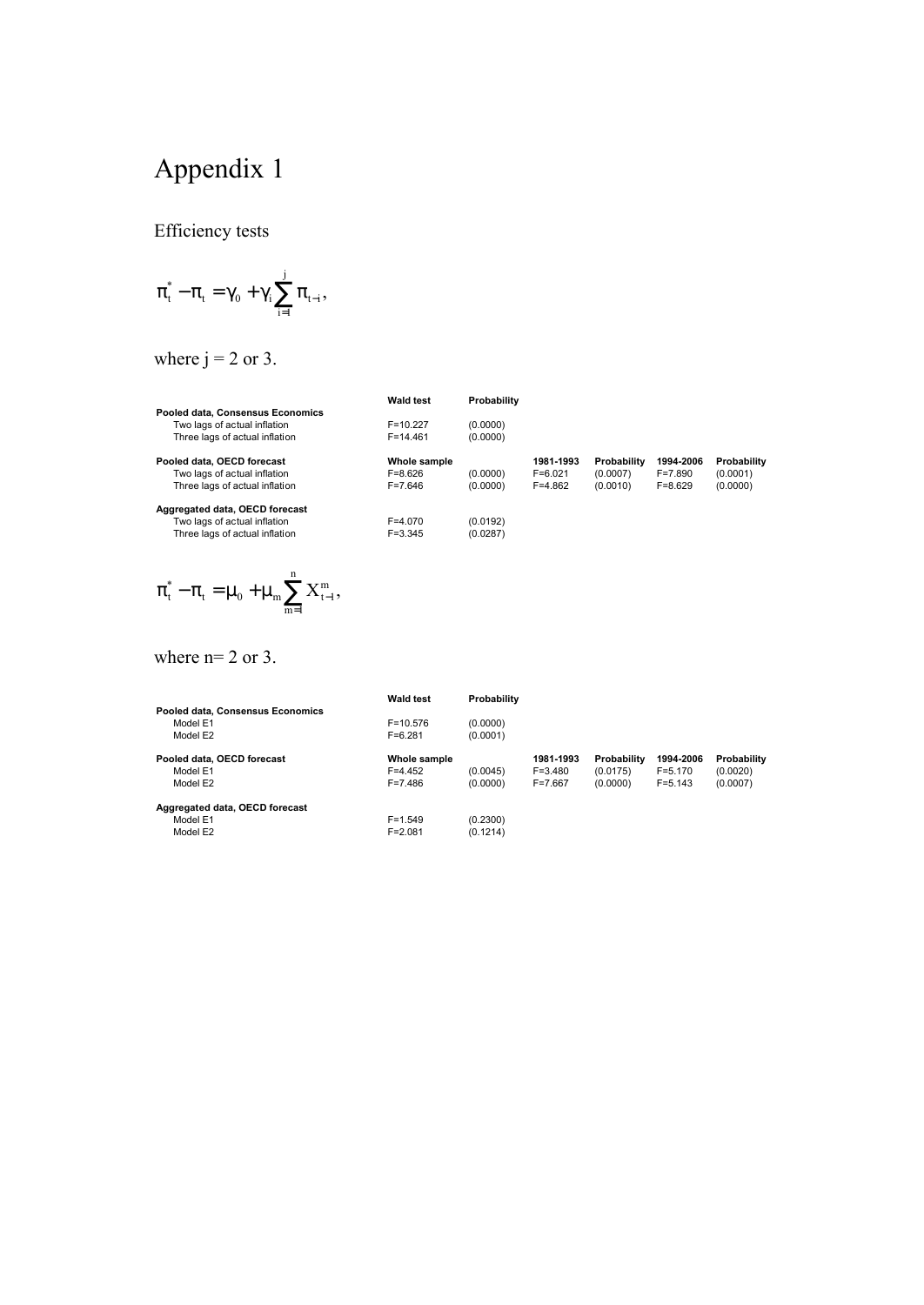# Appendix 2

Hybrid Phillips curve estimates using pooled data and least squares

Open economy model A  $\pi_t = (1 - \omega) \overline{E}_t \{ \pi_{t+1} \} + \omega \pi_{t-1} + \phi \hat{y}_t + \phi_1 \text{rci}_t$ Open economy model B  $\pi_t = (1 - \omega) \overline{E}_t \{ \pi_{t+1} \} + \omega \pi_{t-1} + \phi \hat{y}_t + \phi_2 \text{ref}_t$ 

|                      | ω          |            | (Dı         | $\mathsf{p}_2$ | D-W   |
|----------------------|------------|------------|-------------|----------------|-------|
| Open economy model A | 0.385      | 0.150      | 0.022       |                | l 968 |
|                      | $(0.054)*$ | $(0.022)*$ | $(0.005)^*$ |                |       |
| Open economy model B | 0.362      | 0.136      |             | 0.034          | 1.980 |
|                      | $(0.058)*$ | $(0.024)*$ |             | $(0.011)^*$    |       |

Note: Numbers in parentheses are Newey-West HAC standard errors, \* indicates significance at 5 per cent level.